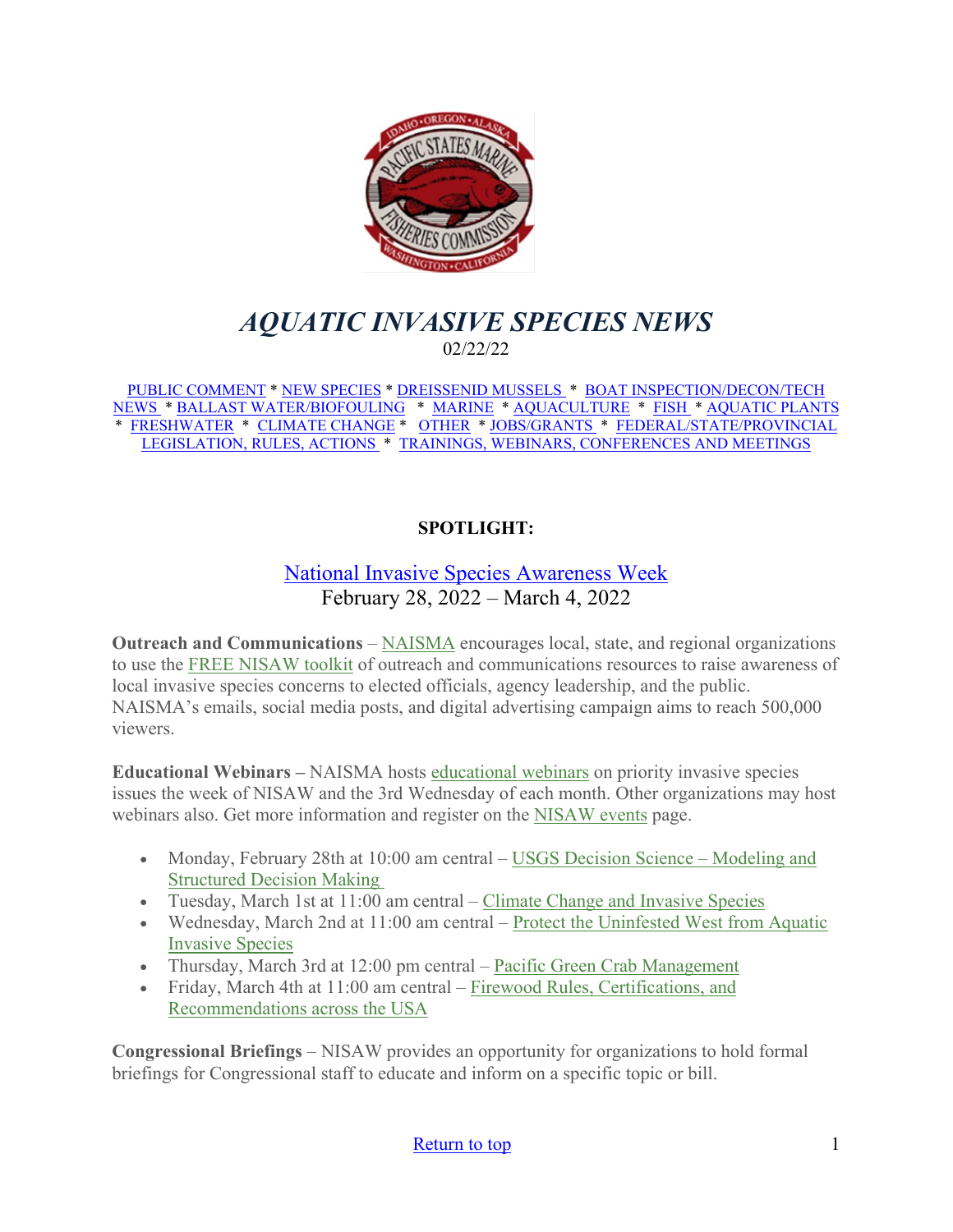• Thursday, March 3rd at 10:00 am central – Managing the Hydrilla River Infestation in [the Connecticut River](https://us02web.zoom.us/webinar/register/WN_ryTR6sZPTeqLEz2W2pnS5w)

**Individual Meetings** – NISAW provides an opportunity for individuals and organizations to meet with elected officials and agency leadership to communicate priorities for invasive species legislation, funding, policy, and management.

**Local Events and Awareness Weeks or Months** – NAISMA promotes state and local events and Awareness Weeks or Months utilizing the [NISAW events](https://www.nisaw.org/events/) page and [social media](https://www.facebook.com/invasivespeciesweek) channels.

**Social Media** – [NAISMA](https://www.facebook.com/NAISMAorg) will collaborate with members, partners, and like-minded organizations to arrange [social media](https://www.nisaw.org/nisaw-toolkit/) during the week of [NISAW](https://www.facebook.com/invasivespeciesweek) to raise awareness of the economic and ecological impacts of invasive species.

# **PUBLIC COMMENT**

<span id="page-1-1"></span><span id="page-1-0"></span>[University of Washington: Nuisance Species Bounty Program Survey](https://docs.google.com/forms/d/e/1FAIpQLScCZn_zzVgTqTxqnaB7mrSfswT0AzPJQZUiTZ3FfpL9ts19gg/viewform)

## Note: You need a Google account to access the survey

A team of researchers at the University of Washington is conducting a global study of nuisance and invasive species bounty programs. A "bounty program" is considered a financial incentive program in which money is paid to a person to collect a specified organism, including recreational harvesting initiatives that have lottery monetary prizes. The PI's have requested that the survey be forwarded to any program or individuals conducting such programs. The [ONLINE](https://docs.google.com/forms/d/e/1FAIpQLScCZn_zzVgTqTxqnaB7mrSfswT0AzPJQZUiTZ3FfpL9ts19gg/viewform)  [SURVEY](https://docs.google.com/forms/d/e/1FAIpQLScCZn_zzVgTqTxqnaB7mrSfswT0AzPJQZUiTZ3FfpL9ts19gg/viewform) should take approximately 15 minutes to complete, and it can be completed with the assistance of other members of the program. Please note that the deadline to complete the survey has been extended to March 15. Question should be directed to Julian Olden (olden@uw.edu)

## [Request for Nominations published in today's Federal Register for the newly re](https://www.doi.gov/pressreleases/interior-department-calls-nominations-serve-committee-coordinating-federal-actions)[established Invasive Species Advisory Committee \(ISAC\)](https://www.doi.gov/pressreleases/interior-department-calls-nominations-serve-committee-coordinating-federal-actions)

**--**

The Department of the Interior announced today that it will appoint new members to the Invasive Species Advisory Committee (Committee), which provides information and expert advice to inform federal government activities related to invasive species. The Committee's efforts to address the threat of invasive species will help advance the conservation goals of the America the Beautiful initiative, while also bolstering climate resilience for communities across the country.

Chartered under the Federal Advisory Committee Act, the Committee provides advice to support the National Invasive Species Council (NISC), an interagency body that provides the vision and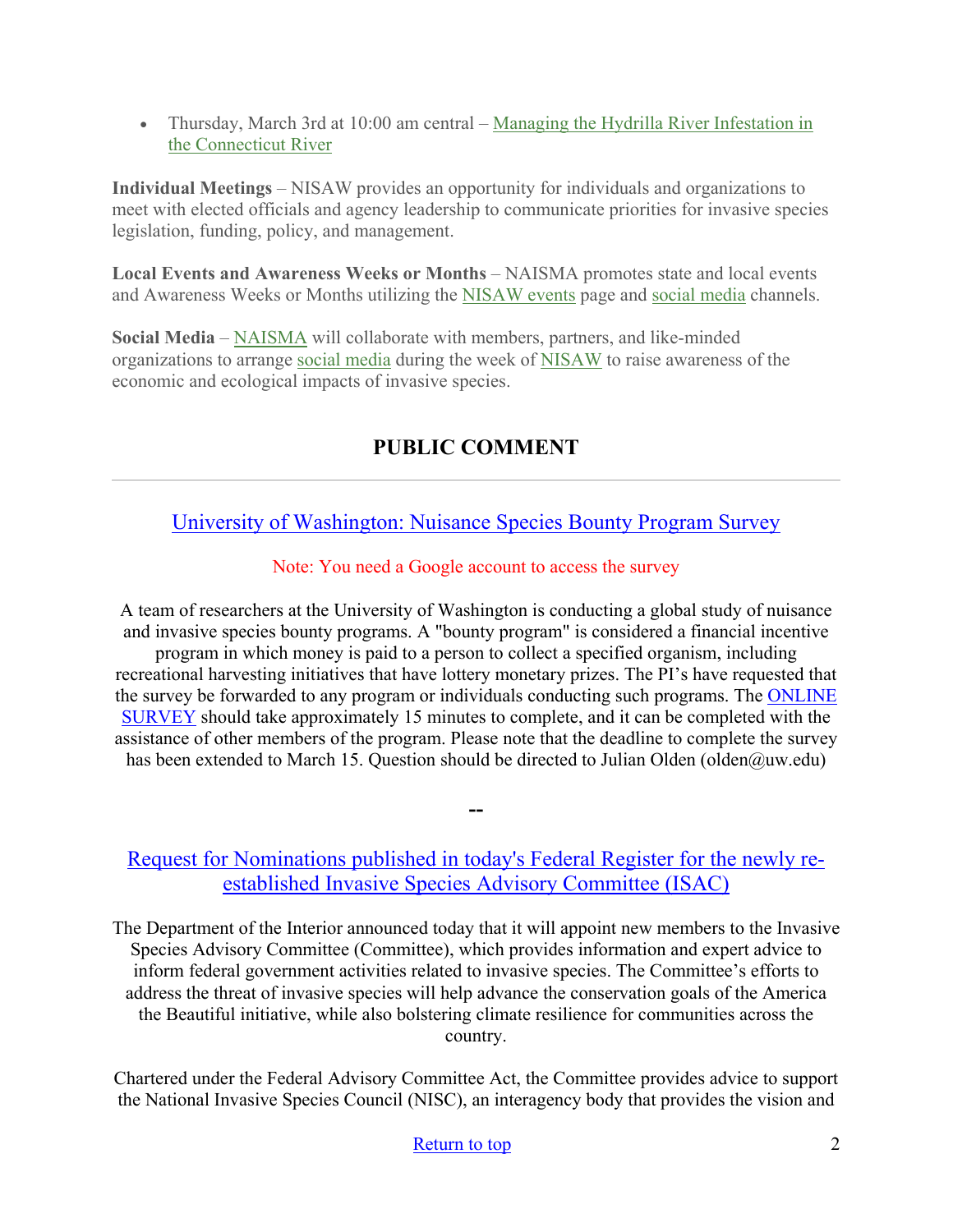national leadership to coordinate, sustain and expand federal efforts to safeguard the interests of the United States through the prevention, eradication, and control of invasive species, and through the restoration of ecosystems and other assets impacted by invasive species.

After having been active for nearly two decades, the Trump administration defunded and disbanded the Committee in 2019. President Biden reestablished the Committee on September 30, 2021.

…

The Committee will consist of up to 20 members who will have a broad range of expertise and stakeholder interests that includes non-federal government agencies (e.g., state, territorial, tribal, local); academia, research institutions, and scientific societies; the private sector and industry/trade associations; conservation and land management organizations; landowners, farmers, ranchers, foresters, and other resource users; public health specialists; education and outreach specialists; regional organizations; and citizen scientists, recreationists, and other public interest groups.

Ex officio members from several national organizations and associations engaged in addressing invasive species and their impacts may also be appointed.

#### **Nominations must be received by March 28, 2022.**

Information on how to submit formal nominations for the ISAC is available in [the Federal](https://www.federalregister.gov/public-inspection/2022-01390/requests-for-nominations-invasive-species-advisory-committee)  [Register notice.](https://www.federalregister.gov/public-inspection/2022-01390/requests-for-nominations-invasive-species-advisory-committee)

## **NEW SPECIES SIGHTINGS**

**Want to get more new species alerts?** USGS NAS:<https://nas.er.usgs.gov/AlertSystem/default.aspx> IMAP INVASIVES: [https://www.imapinvasives.org](https://www.imapinvasives.org/)

## **DREISSENIDS**

[Quagga Mussels Detected for First Time in a Texas Reservoir \(2/2/22\)](https://tpwd.texas.gov/newsmedia/releases/?req=20220202a)

AUSTIN – The Texas Parks and Wildlife Department (TPWD) reports that invasive quagga mussels have been detected for the first time in Texas. The quagga mussel discovery was made by National Park Service (NPS) staff at the International Amistad Reservoir in the Rio Grande basin along the Texas-Mexico border near Del Rio. Quagga mussels are a close relative of the zebra mussel, which has invaded 33 Texas lakes across six river basins since it was first introduced in Texas in Lake Texoma in 2009. In addition to being the first detection of quagga mussels in Texas waters, this is also the first finding of any invasive mussel species in the Rio Grande basin.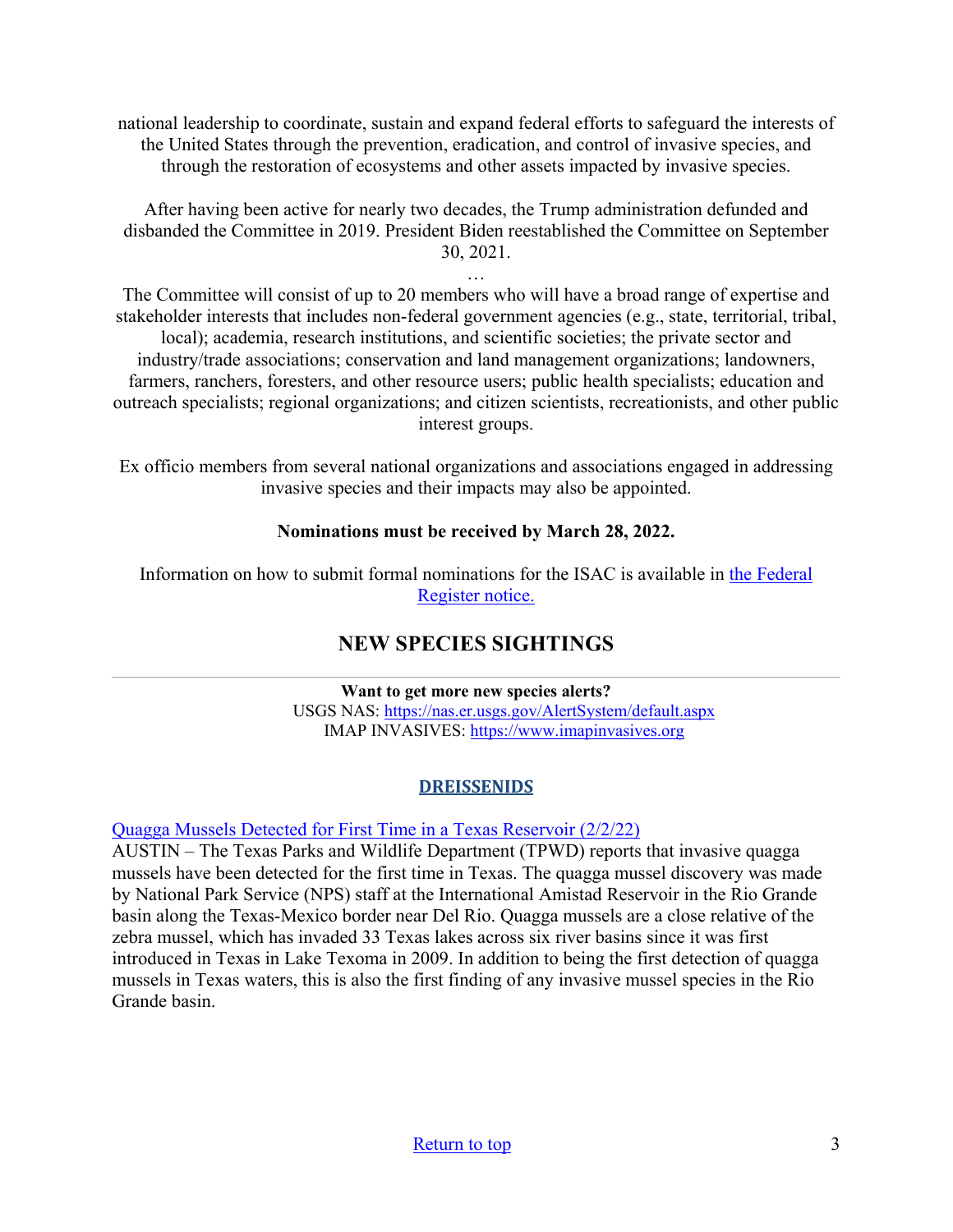#### **OTHER AIS**

## **WATCH LIST**

[Canada] DFO wants people to report sightings of European Green Crabs in the Salish Sea. Sightings can be reported to [AISPACIFIC@dfo-mpo.gc.ca](mailto:AISPACIFIC@dfo-mpo.gc.ca)

[Canada] [What the shell is out there? Columbia Shuswap Invasive Species Society wants help](https://www.castanet.net/news/Salmon-Arm/344047/Columbia-Shuswap-Invasive-Species-Society-wants-help-documenting-what-kinds-of-shells-are-out-there)  [documenting what kinds of shells are out there.](https://www.castanet.net/news/Salmon-Arm/344047/Columbia-Shuswap-Invasive-Species-Society-wants-help-documenting-what-kinds-of-shells-are-out-there) 

[\[Washington\] Are there still 'murder hornets' in Washington state? 2022 will be the test](https://fox59.com/news/are-there-still-murder-hornets-in-washington-state-2022-will-be-the-test/) 

# **DREISSENID MUSSELS**

<span id="page-3-0"></span>[\[Montana\] Trend shows summer could bring more boats with invasive mussels \(2/17/22\)](https://www.kpax.com/news/montana-news/trend-shows-summer-could-bring-more-boats-with-invasive-mussels)

With record numbers of contaminated boats passing through Montana, more education on the dangers of invasive mussels is needed.

During Wednesday's meeting of the Upper Columbia Conservation Commission Thomas Woolf, Aquatic Invasive Species Bureau Chief for Montana Fish, Wildlife & Parks, reviewed the record-setting statistics of last summer's invasive mussel prevention efforts, which aren't likely to change in the upcoming season.

#### [\[Spain\] Irrigation community eliminates zebra mussels \(2/22\)](https://www.hortidaily.com/article/9399125/irrigation-community-eliminates-zebra-mussels/)

Picassent irrigation community distributes and manages irrigation water for over 387 hectares of crops to more than 900 users, mostly growing citrus and palm trees. Water is taken from the Tous dam through the Júcar-Turia canal, a large waterway that delivers water for irrigation and municipal use in the Valencia region of Spain… Zebra mussels have been plaguing the irrigation community for a long time. The aquatic animal has been an invasive species in Europe for centuries, negatively impacting both ecosystems and agricultural communities. Combatting the zebra mussels has mostly been focused on controlling strategies, as they are difficult to eliminate entirely once established. The complete disappearance of zebra mussel colonies after application of the HPGen system is a hopeful sign not only for the Picassent irrigation community, but also for the broader struggle against this invasive species.

#### [\[British Columbia\] Regional MPs, Okanagan Basin Water Board discuss invasive mussel threat](https://www.castanet.net/news/Vernon/358392/Regional-MPs-Okanagan-Basin-Water-Board-discuss-invasive-mussel-threat)   $(1/31/22)$

Invasive mussels are in the focus of MPs from across the region who met this week with Okanagan Basin Water Board leadership.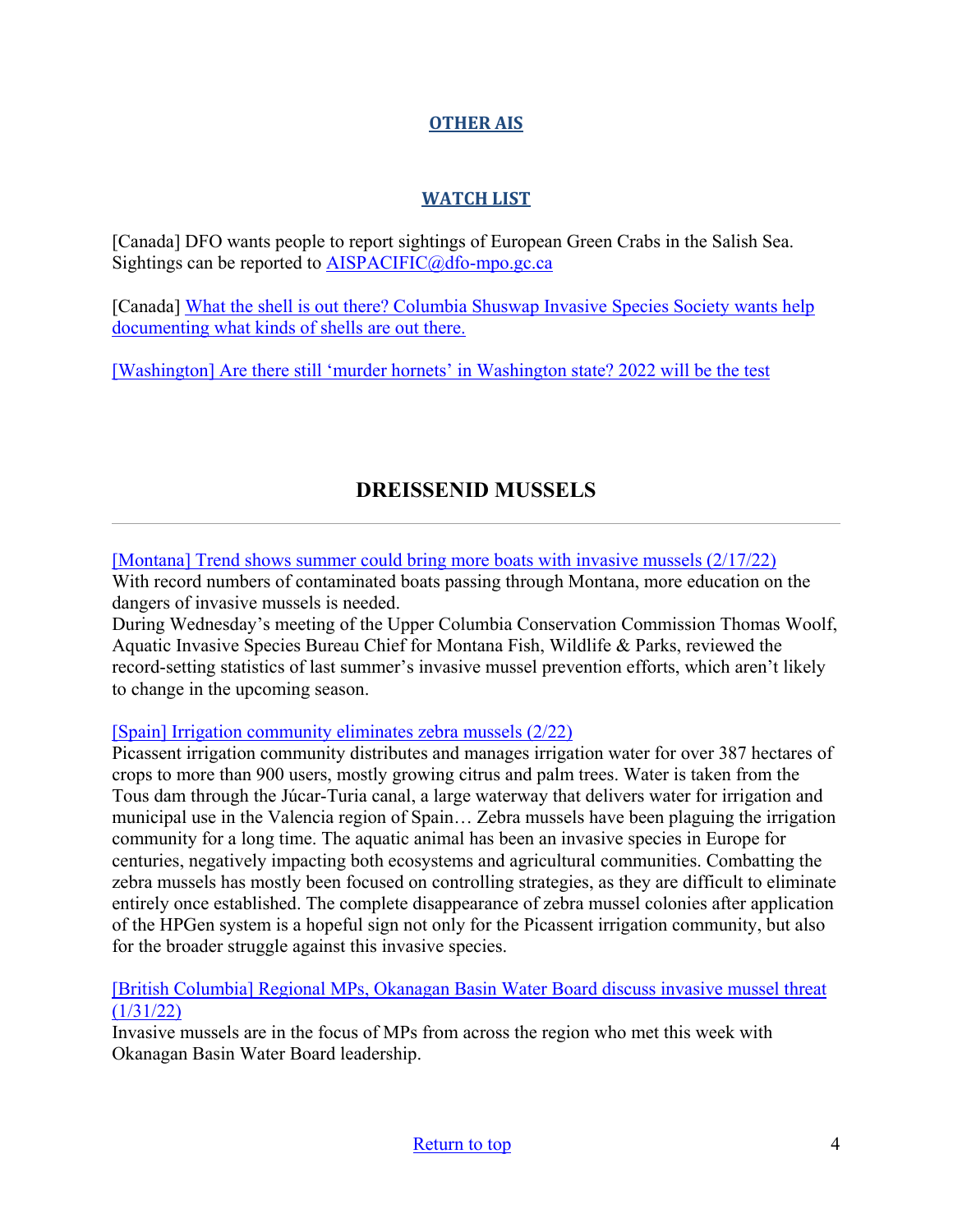In a conference call organized by North Okanagan-Shuswap MP Mel Arnold, water board executive director Anna Warwick Sears and operations manager James Littley gave an update on zebra and quagga mussels, which have so far successfully been kept out of Okanagan lakes.

# **BOAT INSPECTION/DECON/TECH NEWS**

<span id="page-4-0"></span>[Washington Fish and Wildlife enlist the help of 'Puddles' the mussel sniffing dog \(2/8/22\)](https://www.khq.com/news/washington-fish-and-wildlife-enlist-the-help-of-puddles-the-mussel-sniffing-dog/article_bee7c4d8-8944-11ec-8b46-dbe20697152e.html)

Zebra Mussels are an invasive species of mollusk native to Eurasia. They are the size of a fingernail and multiply quickly, each female is capable of releasing one million eggs every year. It is unclear when Zebra Mussels invaded the United States but it is estimated that they arrived in the Great Lakes in the 1980's.

#### [Colorado] Lake Pueblo shifts to spring hours for boat ramps, aquatic nuisance species decon [stations \(2//8/22\)](https://kiowacountypress.net/content/lake-pueblo-shifts-spring-hours-boat-ramps-aquatic-nuisance-species-decon-stations%C2%A0)

Lake Pueblo State Park will shift to springtime operating hours February 14 for its inspection stations that guard against the invasion of non-native zebra and quagga mussels, known as Aquatic Nuisance Species, or ANS.

## **BALLAST WATER/BIOFOULING**

<span id="page-4-1"></span>[Shipowners must act on ballast water as installation peak looms. \(2/9/22\)](https://www.lr.org/en/insights/articles/shipowners-must-act-on-ballast-water-as-installation-peak-looms/)

Although it's been over four years since the Ballast Water Management (BWM) Convention entered into force, it's anticipated that the peak installation period for ballast water treatment systems will be from now until 2024. This is due to the compliance schedule being based on a vessel's second International Oil Pollution Prevention (IOPP) renewal survey. Additionally, ships that are not issued with IOPP certificates (less than 400 GT), but have to comply with the BWM convention, also have to comply by 2024.

[New venture aims to plug hole for US ballast water treatment \(2/7/22\)](https://www.seatrade-maritime.com/ship-operations/new-venture-aims-plug-hole-us-ballast-water-treatment)

Danish-based ballast water technology specialist, Bawat, has teamed up with two US companies to offer vessel owners with outdated onboard ballast water treatment systems with a portside alternative when calling in US ports.

# **MARINE**

<span id="page-4-2"></span>[Extreme weather could help invasive green crab crawl along Vancouver Island, B.C. coast](https://www.saanichnews.com/news/extreme-weather-could-help-invasive-green-crab-crawl-along-vancouver-island-b-c-coast/)  [\(2/19/22\)](https://www.saanichnews.com/news/extreme-weather-could-help-invasive-green-crab-crawl-along-vancouver-island-b-c-coast/)

"We're now seeing conditions outside the 'normal' for us in B.C. and we don't necessarily understand how that's going to affect the invader," Therriault said. Extreme weather events, such as last summer's heat dome and changing precipitation patterns, can shift the ecology and if that proves in favour of green crab larvae, they could flourish.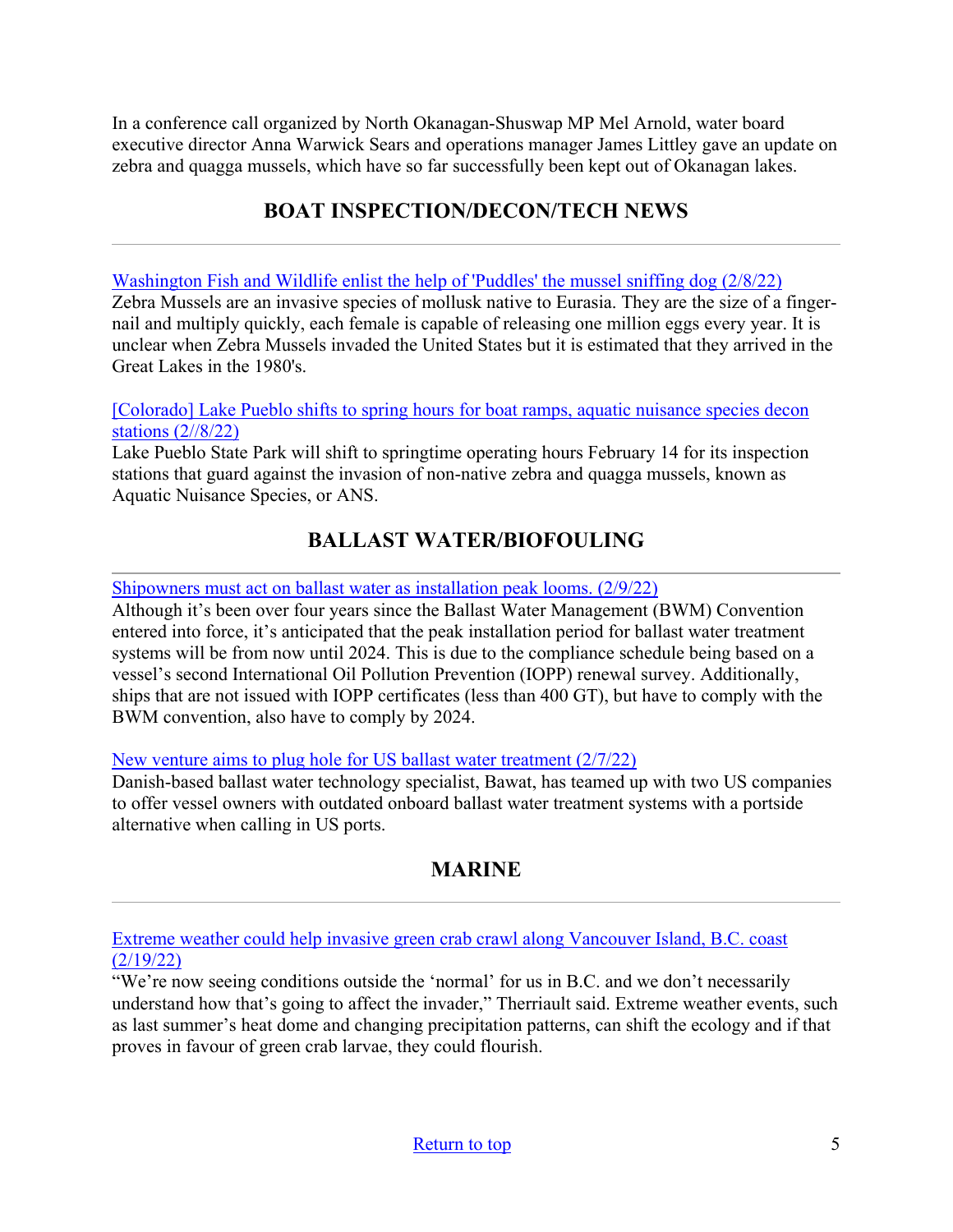#### [\[Washington\] eDNA a useful tool for early detection of invasive green crab \(2/15/22\)](https://www.washington.edu/news/2022/02/15/edna-a-useful-tool-for-early-detection-of-invasive-green-crab/)

As the green crab invasion in the state worsens, a new analysis method developed by University of Washington and Washington Sea Grant scientists could help contain future invasions and prevent new outbreaks using water testing and genetic analysis.

#### [Think 85,000 invasive crabs is a lot? Wait 'til you see Vancouver Island \(1/31/22\)](https://www.kuow.org/stories/80-000-invasive-crabs-is-a-lot-wait-til-you-see-vancouver-island)

While 85,000 invasive green crabs—a record number—were captured near Bellingham last year, even more of the voracious crustaceans have turned up just across Washington's watery border with Canada. Since mid-November, trappers have scooped up more than 107,000 European green crabs in Clayoquot Sound, the traditional territories of the Tla-o-qui-aht and Ahousaht First Nations, on the west coast of Vancouver Island. "It's incredible how much green crab are being pulled up, way too many for our liking," said Councilmember Terry Dorward of the Tla-oqui-aht First Nation in Tofino, British Columbia.

Gargan, L.M., Brooks, P.R., Vye, S.R. et al. [The use of environmental DNA metabarcoding and](https://link.springer.com/article/10.1007/s10530-021-02672-8?noAccess=true#citeas)  [quantitative PCR for molecular detection of marine invasive non-native species associated with](https://link.springer.com/article/10.1007/s10530-021-02672-8?noAccess=true#citeas)  [artificial structures.](https://link.springer.com/article/10.1007/s10530-021-02672-8?noAccess=true#citeas) Biol Invasions 24, 635–648 (2022). https://doi.org/10.1007/s10530-021- 02672-8

# **AQUACULTURE**

#### <span id="page-5-0"></span>[Trade Restrictions on Oysters Get Shucked \(2/18/22\)](https://reason.com/2022/02/18/trade-restrictions-on-oysters-get-shucked/)

The trade barrier started because of a difference in how the E.U. and the U.S. tested their shellfish. The E.U. tested the actual shellfish while American regulators tested the water in which the shellfish grew. Worrying that E.U. oysters could bring norovirus and other pathogens to the U.S. that were present in their waters, the U.S. Food and Drug Administration (FDA) banned all E.U. shellfish. And European regulators returned the favor.

#### [Grieg deploys semi-closed cages in British Columbia \(2/9/22\)](https://www.fishfarmermagazine.com/news/grieg-deploys-semi-closed-cages-in-british-columbia/)

The company hopes that the new system will protect the fish in the pens against sea lice and reduce the danger of any interaction with wild salmonids.

The new CO2L Flow system (pronounced "Cool Flow") is a form of semi-closed containment, which allows for farmers to raise or lower custom designed farm enclosures – ensuring the farmed fish benefit from natural ocean conditions, while also providing protection for wild salmon.

#### [Kelp is the fastest growing aquaculture sector in California \(2/4/22\)](https://calmatters.org/commentary/reader-reactions/2022/02/kelp-is-the-fastest-growing-aquaculture-sector-in-california/)

The California Coastal Commission staff recently approved a permit for a seaweed aquaculture project for the San Pedro company that was co-founded by the author of the guest commentary. The commission will be recommending approval at a February hearing for an entirely new shellfish farm on 110 acres in Humboldt Bay

[Regional partnership sparks collaboration to advance Indigenous aquaculture practices](https://alaska-native-news.com/regional-partnership-sparks-collaboration-to-advance-indigenous-aquaculture-practices/59903/)  [\(2/1/2022\)](https://alaska-native-news.com/regional-partnership-sparks-collaboration-to-advance-indigenous-aquaculture-practices/59903/)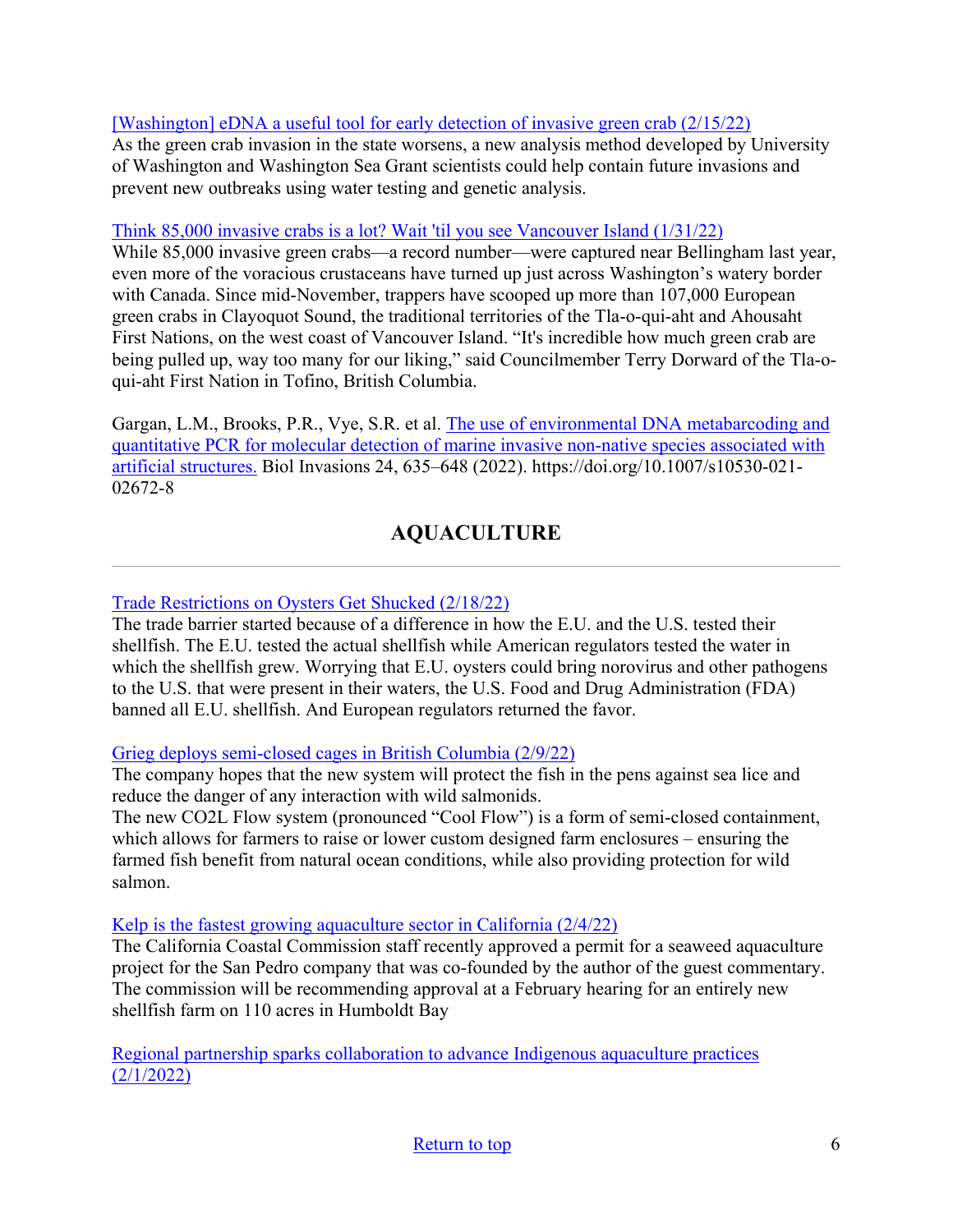Alaska Sea Grant is working with Washington Sea Grant and Hawaiʻi Sea Grant to foster collaboration among researchers, students, and diverse stakeholders to advance sustainable Indigenous aquaculture practices. This Cross-Pacific Regional Collaborative Hub for Indigenous Aquaculture aims to catalyze regional partnerships to strengthen community access to customary practices and enhance seafood production across the Pacific region.

#### [Are aquaculture's gold rush investors digging in the wrong creek? \(1/31/22\)](https://thefishsite.com/articles/are-aquacultures-gold-rush-investors-digging-in-the-wrong-creek)

At the end of the 1840s California's gold fields were busy. But with only so much gold in the ground, the story goes, most miners returned empty-handed. The real winners were those selling the shovels. "Selling the shovels" has its adherents in aquaculture, too. Investors rightly see an enormous future in aquaculture, and the sector's having an exciting moment as investment piles into emerging feeds science, novel production systems and innovative new tools to sharpen value chains. But the real scarcity today isn't shovels, but an acute shortage of miners. Marine aquaculture production represents seafood's biggest opportunities for profits and impacts, but barriers to investment are keeping a tight lid on its growth. Until production takes off in the areas where it can meet the enormous scale of demand, seafood's most promising field – from both a commercial and impact perspective – won't meet its true potential.

**FISH**

<span id="page-6-0"></span>[Northern pike suppression efforts push back invasive fish in Lake Roosevelt \(2/15/22\)](https://www.kuow.org/stories/northern-pike-suppression-efforts-push-back-invasive-fish-in-lake-roosevelt) The Confederated Tribes of the Colville Reservation, Spokane Tribe of Indians and the Washington Department of Fish and Wildlife reported during a Northwest Power and Conservation Council Fish and Wildlife Committee meeting on Tuesday a dramatic decrease in northern pike numbers due to years of monitoring and suppression tactics.

#### [More Than 400 Invasive Fish Dumped From Aquariums Found in Texas River \(1/31/22\)](https://www.smithsonianmag.com/smart-news/four-hundred-invasive-fish-dumped-from-aquariums-found-in-texas-river-180979485/)

Researchers from Texas A&M and Texas State universities pulled 406 invasive suckermouth armored catfish from the San Marcos River in Texas earlier this month… The catfish, also called plecostomus or plecos, are native to South America, Panama and Costa Rica, but were introduced into numerous water bodies in Texas after people dumped them from aquariums. The fish are popular among aquarists because they eat algae in tanks.

# **AQUATIC PLANTS**

<span id="page-6-1"></span>[Beetle picked to battle Flathead's flowering rush invasion \(2/18/22\)](https://dailyinterlake.com/news/2022/feb/18/0218-flathead-weevil/)

A Missoula-based invasive weed workgroup is eying the prowess of a European weevil to nibble down flowering rush at Flathead Lake, where the exotic aquatic perennial thrives.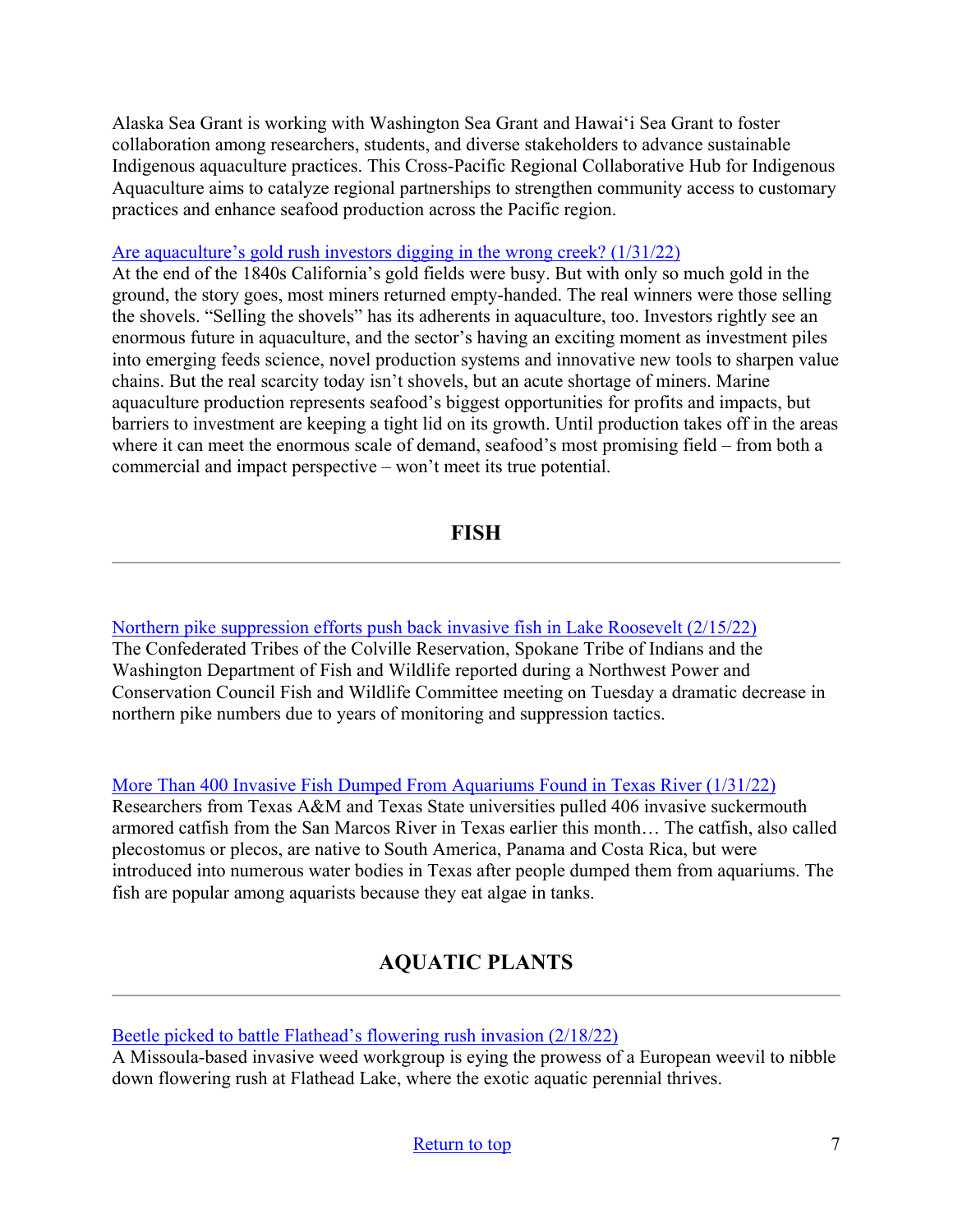An invasive ornamental plant of Eurasian origin, flowering rush was first found in the West's largest natural freshwater lake in the early 1960s, with little overall success in thwarting its spread.

#### [Invasive Species Endangers Boaters In San Joaquin River \(2/3/22\)](https://fishbio.com/news/invasive-species-endangers-boaters-san-joaquin-river)

An invasive plant species is taking over the Central Valley's waterways, posing a danger to people recreating in rivers.

The species in question is a weed called water hyacinth. The California Division of Boating and Waterways says it's native to the Amazon Basin in South America. It has bright green petal-like leaves and showy purple flowers that make it a popular ornament in fish tanks and isolated ponds. But from there, it's expanded, and accidental releases have brought it to nearly every corner of the globe.

## **FRESHWATER**

<span id="page-7-0"></span>['Rock snot' algae discovery sparks survey of Michigan's up north rivers \(2/15/22\)](https://www.mlive.com/public-interest/2022/02/rock-snot-algae-discovery-sparks-survey-of-michigans-up-north-rivers.html)

River advocates and environmental regulators intend to fan out across northern Lower Michigan in coming months and determine where blooms of invasive "rock snot" algae threaten otherwise pristine, freshwater streams.

[HPU researcher shares why bullfrogs are so successful as an invasive species \(2/14/22\)](https://www.hawaiipublicradio.org/the-conversation/2022-02-14/hpu-researcher-shares-why-bullfrogs-are-so-successful-as-an-invasive-species) [also available as audio file]

New research is being done on a familiar amphibian found on all the main Hawaiian Islands. The bullfrog first arrived in Hawaiʻi around 120 years ago. Now the International Union for Conservation of Nature considers it one of the worst invasive species in the world. They live in low-elevation wetlands, also home to the nests of endangered birds.

# **CLIMATE CHANGE**

#### <span id="page-7-1"></span>[UF study shows how climate change can worsen impact of invasive plants \(2/8/22\)](https://www.newswise.com/articles/uf-study-shows-how-climate-change-can-worsen-impact-of-invasive-plants)

Scientists have long hypothesized that climate change, by intensifying stressors like drought or wildfires, would make an ecosystem more vulnerable to invasive plants. Those invasive plants may in turn alter the environment in ways that amplify the impacts of climate change, explained Luke Flory, a professor of ecology in the UF/IFAS agronomy department.

A new long-term field study conducted by Flory's lab offers the first experimental evidence to support this hypothesis.

The [study, published in the journal "Ecology Letters,"](https://urldefense.proofpoint.com/v2/url?u=https-3A__onlinelibrary.wiley.com_doi_full_10.1111_ele.13974&d=DwMGaQ&c=sJ6xIWYx-zLMB3EPkvcnVg&r=3xE8FJs1nVELYUHKYd1_zg&m=38KwG5PqNhQRn2S3_82BjXpHED_C0DRkH9YuH3yYFaZh1HM2hkbGpC1g_1bRzOOe&s=7VC_hkoP6K32soqAhVq-kFRab-Vo4lvaL2vIHOnkeWo&e=) exposed small plots of long-leaf pine to three scenarios: drought conditions, colonization by the invasive plant cogongrass and a combination of these two factors.

#### [Explosion of plant life shows 'major change' in a warming Antarctica \(2/17/22\)](https://www.nationalobserver.com/2022/02/16/news/explosion-plant-life-shows-major-change-warming-antarctica)

Antarctica's two native flowering plants are spreading rapidly as temperatures warm, according to the first study to show changes in fragile polar ecosystems have accelerated in the past decade… Although warming may benefit some native species in isolation, it greatly increases the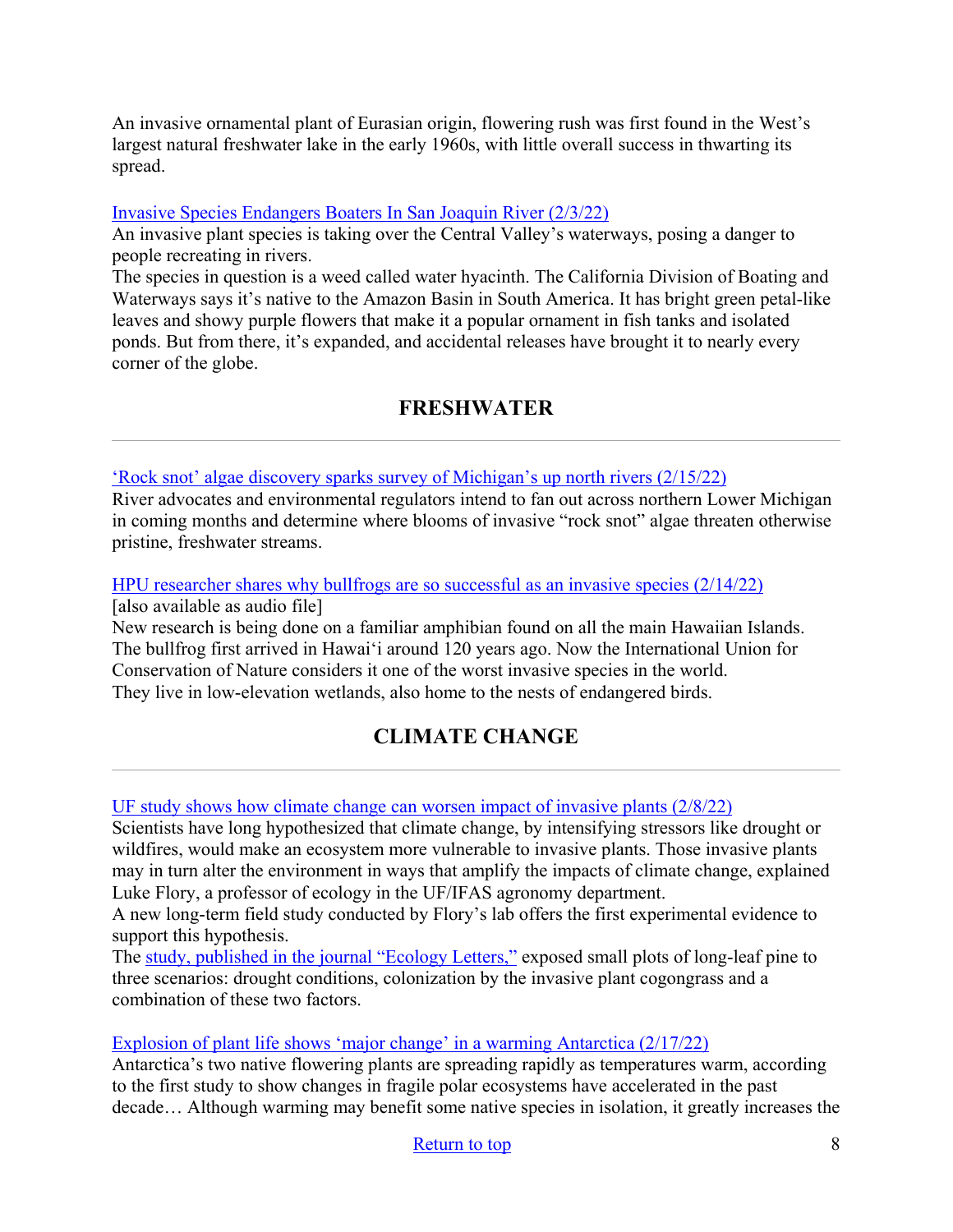risk of the establishment of non-native species that could outcompete native species and trigger irreversible wildlife loss, researchers warn.

# **OTHER**

<span id="page-8-0"></span>[\[British Columbia\] Regional district digs in to develop strategy to deal with invasive species](http://boundarysentinel.com/news/regional-district-digs-develop-strategy-deal-invasive-species#.YhQUKi2ZPVo)  [\(2/17/22\)](http://boundarysentinel.com/news/regional-district-digs-develop-strategy-deal-invasive-species#.YhQUKi2ZPVo)

One of the greatest threats to biodiversity in the West Kootenay will be dealt with this year. A detailed regional invasive species plan will be developed this year by Regional District of Central Kootenay (RDCK) staff — with the help of the Central Kootenay Invasive Species Society (CKISS) — to better determine the extent of invasive species on all RDCK owned or leased properties.

#### [\[California\] A quiet fight for soil is unfolding between invasive and native plant species.](https://www.montereycountyweekly.com/news/cover/a-quiet-fight-for-soil-is-unfolding-between-invasive-and-native-plant-species/article_436b26e6-8f71-11ec-8aa7-e7ea37c04755.html)  [\(2/17/22\)](https://www.montereycountyweekly.com/news/cover/a-quiet-fight-for-soil-is-unfolding-between-invasive-and-native-plant-species/article_436b26e6-8f71-11ec-8aa7-e7ea37c04755.html)

This battle, between native and invasive plant species, takes place on an environmental scale, which means the stakes are high and the impact wide ranging, but it happens across decades and centuries, timelines too slow to grab the attention of human populations at-large. That is, until something substantial happens, such as hotter and more uncontrollable wildfires that burn eucalyptus tree oils and torch through French broom gauntlets, deeply damaging the earth below.

#### [Invasive species prevention 'could save trillions' \(2/15/22\)](https://www.scidev.net/global/news/invasive-species-prevention-could-save-trillions/)

The cost of damage caused by invasive species around the world, including to agriculture, fisheries, and forestry, is at least 10 times that of preventing or controlling them, an international study suggests. The [research, published in Science of the Total Environment](https://www.sciencedirect.com/science/article/pii/S004896972200496X?via%3Dihub) earlier this month, highlights the huge economic burden of invasive species and says their prevention could save trillions of US dollars.

## [Scientists Have Named an 'Alien' Predatory Flatworm After COVID \(2/7/22\)](https://www.sciencealert.com/scientists-named-a-predatory-flatworm-after-covid-19?utm_medium=email&utm_source=govdelivery)

COVID-19 has infected every part of our lives over the last two years. The ways we work, engage with our surroundings, and see family and friends have all been drastically altered during the ongoing pandemic. By far the worst have been the deaths of all the loved ones the disease has taken from us. Now, partly in recognition of the people lost, researchers have named a newly discovered species of hammerhead flatworm *Humbertium covidum*.

[Feral pigs in California destroy property and endanger humans. Time to stamp them out \(2/7/22\)](https://www.nbcnews.com/think/opinion/feral-pigs-california-destroy-property-endanger-humans-time-stamp-them-ncna1288772) Irresponsible hunters who moved captive pigs from one state to another may be behind several isolated populations that now exist hundreds of miles apart. Related: [Nearly 10,000 feral hogs removed from Missouri in 2021 \(2/10/22\)](https://fox4kc.com/news/missouri-news/nearly-10000-feral-hogs-removed-from-missouri-in-2021/)

#### [There's a new tool in the battle of the invasive coconut rhinoceros beetle \(2/7/22\)](https://www.hawaiipublicradio.org/the-conversation/2022-02-07/theres-a-new-tool-in-the-battle-of-the-invasive-coconut-rhinoceros-beetle)

Hawaiʻi officials are using new tools to fight the invasive coconut rhinoceros beetle and its proliferation through the movement of green waste… Since then there's been a joint effort to set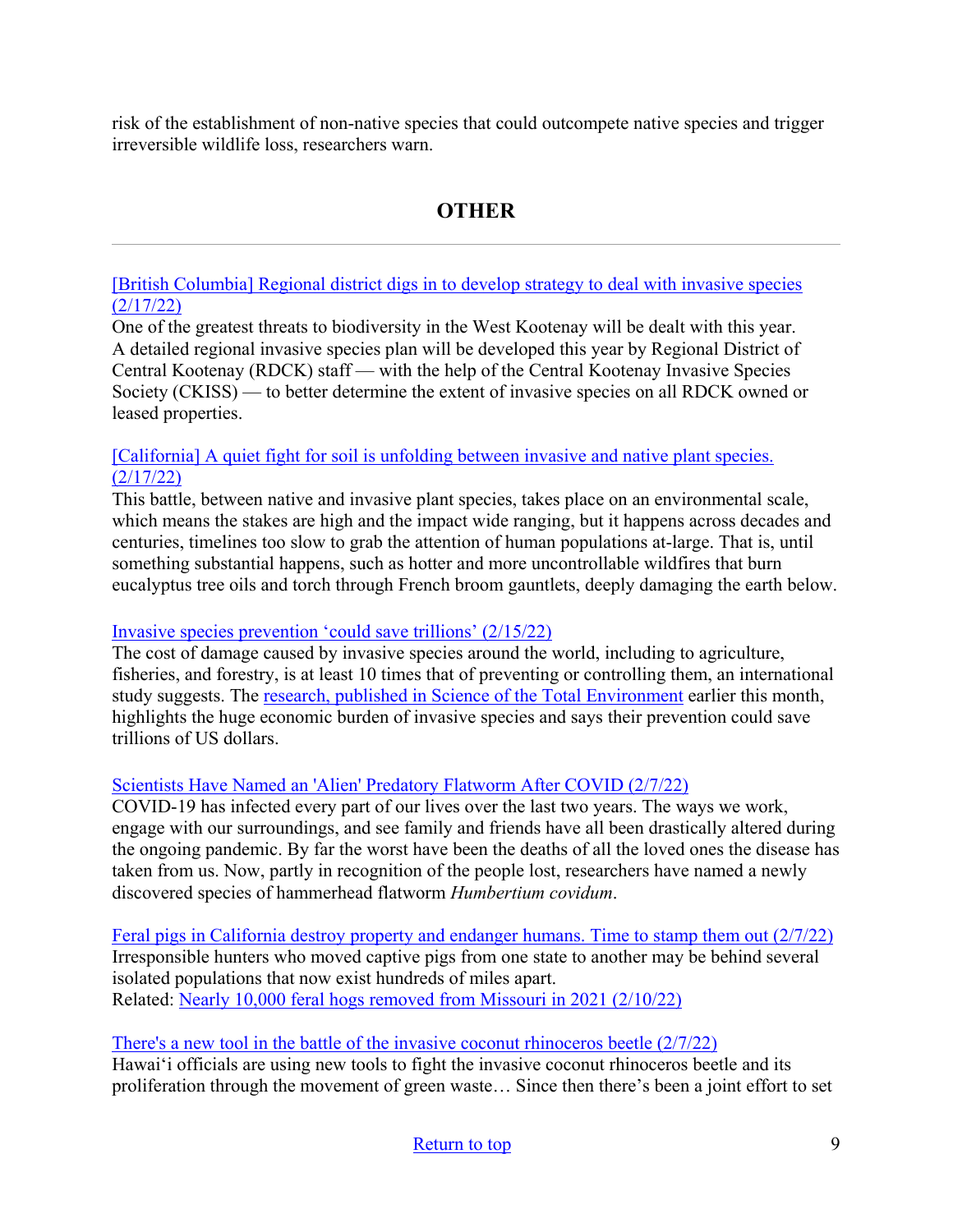large black traps across Oʻahu to monitor the spread. Teams funded through the Research Corporation of the University of Hawaiʻi check them regularly. State agriculture officials say they're using shipping containers to fumigate trees and green waste before disposal.

#### [International travelers can introduce invasive species \(2/4/22\)](https://www.earth.com/news/international-travelers-can-introduce-invasive-species/)

A recent [study](https://neobiota.pensoft.net/article/64618/?utm_medium=email&utm_source=govdelivery) from New Zealand looked at the potential for international travelers to introduce non-native and sometimes invasive species from abroad. This follows up on a 2011 study which showed that for every gram of soil carried on shoe soles, 2.5 plant seeds, 41 roundworms, 0.004 insects and a host of microorganisms were also carried along. These organisms were alive and potential threats to the local ecology.

#### [6 Bugs Scientists Want You to Squash Immediately \(1/31/22\)](https://gizmodo.com/worst-invasive-bug-species-united-states-1848423715)

… Experts have asked the public to show no mercy and just annihilate species that have been identified as invasive and destructive. With that in mind, we invite you to take a close look at these suspect species and do what biologists say is your duty to stamp them out. Literally.

#### [In North Carolina and Oregon, Detector Dogs Demonstrate Their Value \(1/31/22\)](https://www.aphis.usda.gov/aphis/ourfocus/planthealth/ppq-program-overview/plant-protection-today/articles/detector-dogs-lanternflies-beetles?utm_source=feedburner&utm_medium=email)

They're coming to get you, spotted lanternflies and Japanese beetles! Detector canines—trained by USDA's Plant Protection and Quarantine (PPQ) program—are ready to sniff out these damaging invasive pests to detect them early and prevent their spread.

These highly trained dogs represent some of the recent successes of our Agricultural Detector Canines strategic initiative. Its goal is to expand the use of detector dogs to enhance domestic pest surveys, detect pests early, and facilitate the trade of U.S. agricultural products.

# **OUTREACH AND EDUCATION**

[Youth Art Contest Rallies Californians To Unite To Fight Invasive Species \(2/9/22\)](https://wildlife.ca.gov/News/youth-art-contest-rallies-californians-to-unite-to-fight-invasive-species)

The California Department of Fish and Wildlife (CDFW) is pleased to announce the ninth annual California Invasive Species Youth Art Contest. This year's theme, "Unite to Fight Invasive Species," reflects the need for all Californians to work together to prevent the spread and impacts of invasive species.

[Blacklists do not necessarily make people curious about invasive alien species. A case study with](https://neobiota.pensoft.net/article/69422/?utm_medium=email&utm_source=govdelivery)  [Bayesian structural time series and Wikipedia searches about invasive mammals in Italy](https://neobiota.pensoft.net/article/69422/?utm_medium=email&utm_source=govdelivery) Cerri, J., Carnevali, L., Monaco, A., Genovesi, P., & Bertolino, S. (2022). Blacklists do not necessarily make people curious about invasive alien species. A case study with Bayesian structural time series and Wikipedia searches about invasive mammals in Italy. NeoBiota 71: 113–128.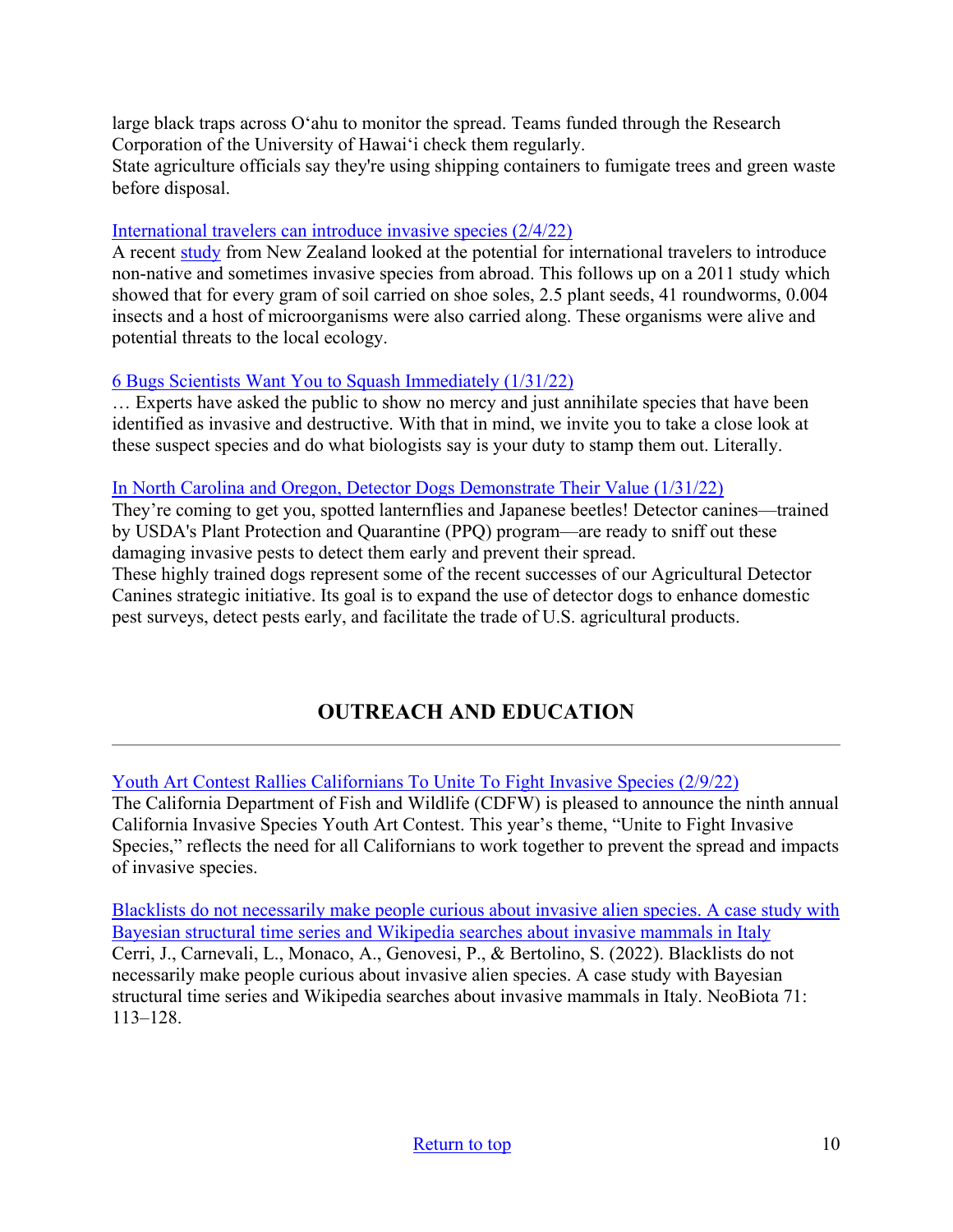#### [Message in a Molecule: How \[The Nature Conservancy is\] Using Environmental DNA to Protect](https://www.nature.org/en-us/about-us/where-we-work/united-states/new-york/stories-in-new-york/sampling-edna-protect-species/)  [Aquatic Species \(2/4/22\)](https://www.nature.org/en-us/about-us/where-we-work/united-states/new-york/stories-in-new-york/sampling-edna-protect-species/)

It is a deceptively low-tech move for a high-tech operation. The Nature Conservancy's New York Aquatic Restoration and Resiliency Coordinator Brittney Rogers, in snow boots and a parka, stands near the marshy end of the Salmon River in Pulaski, New York, and dips a one-liter sampling bottle attached to a pole into a tributary of eastern Lake Ontario. She pulls it in toward her, seals the top, and later that afternoon draws the water through a filter. Beside her, the Conservancy's New York Sustainable Fisheries Ecologist Philippa Kohn and their seasonal technician Jacob Wojcik maneuver the controls on an underwater remote operated vehicle (ROV), complete with cameras, lights and propellers. "It helps us visualize and characterize the areas where we're sampling," Kohn explains.

#### [\[Washington\] Volunteers needed: Join Crab Team in 2022!](https://wsg.washington.edu/crabteam/getinvolved/)

Washington Sea Grant's Crab Team monitors are gearing up for the seventh full season of early detection and monitoring of invasive European green crab. Tracking green crab populations is an essential tool for effective management - and it's pretty fun! WHO can join?

<span id="page-10-0"></span>This year, we're bringing on new volunteers to meet targeted needs of sites within the Crab Team network. No prior experience is necessary, but all participants must be at least 16 years old.

## **JOBS/GRANTS**

#### [Internship Opportunities At The North American Lake Management Society](https://www.nalms.org/nalms-internship-opportunities-2022/) Closes 3-15-22

#### [NAISMA: Job Announcement Executive Director](https://naisma.org/wp-content/uploads/2022/02/NAISMA-Executive-Director-Position-Jan-2022.pdf)

The North American Invasive Species Management Association (NAISMA) seeks its next Executive Director to further its mission: to support, promote, and empower invasive species prevention and management in North America. NAISMA has a welcoming and collaborative culture that supports diverse ideas, perspectives, and encourages inclusiveness across geographic, cultural and other groups. NAISMA began as a grassroots association of Western U.S. land managers 30 years ago. Today, the organization has nearly 600 members and partners who do aquatic, terrestrial, and forest health invasive species management from across North America from local to state and federal levels. NAISMA provides a supportive community, trainings, and resources for anyone who engages in invasive species management and/or prevention. Examples of our members include employees of state and provincial pest councils, national parks, nonprofit preserves, soil and water conservation districts, university extension agencies, state, and federal agencies, and many more individuals and organizations dedicated to managing lands and waters.

… This is a full-time position with flexibility in working hours and can be held remotely. A contractor position would be considered, but an employee is preferred. The salary range for this position is \$68,000 - \$75,000 with a limited flex benefit plan to cover eligible non-taxable reimbursements. Interested candidates should send their resumes, a cover letter and 3 references, in one (1) single PDF in an email with subject line, "Executive Director Position Application," to employment@naisma.org by **March 16, 2022.** Inquiries may also be sent to that email address.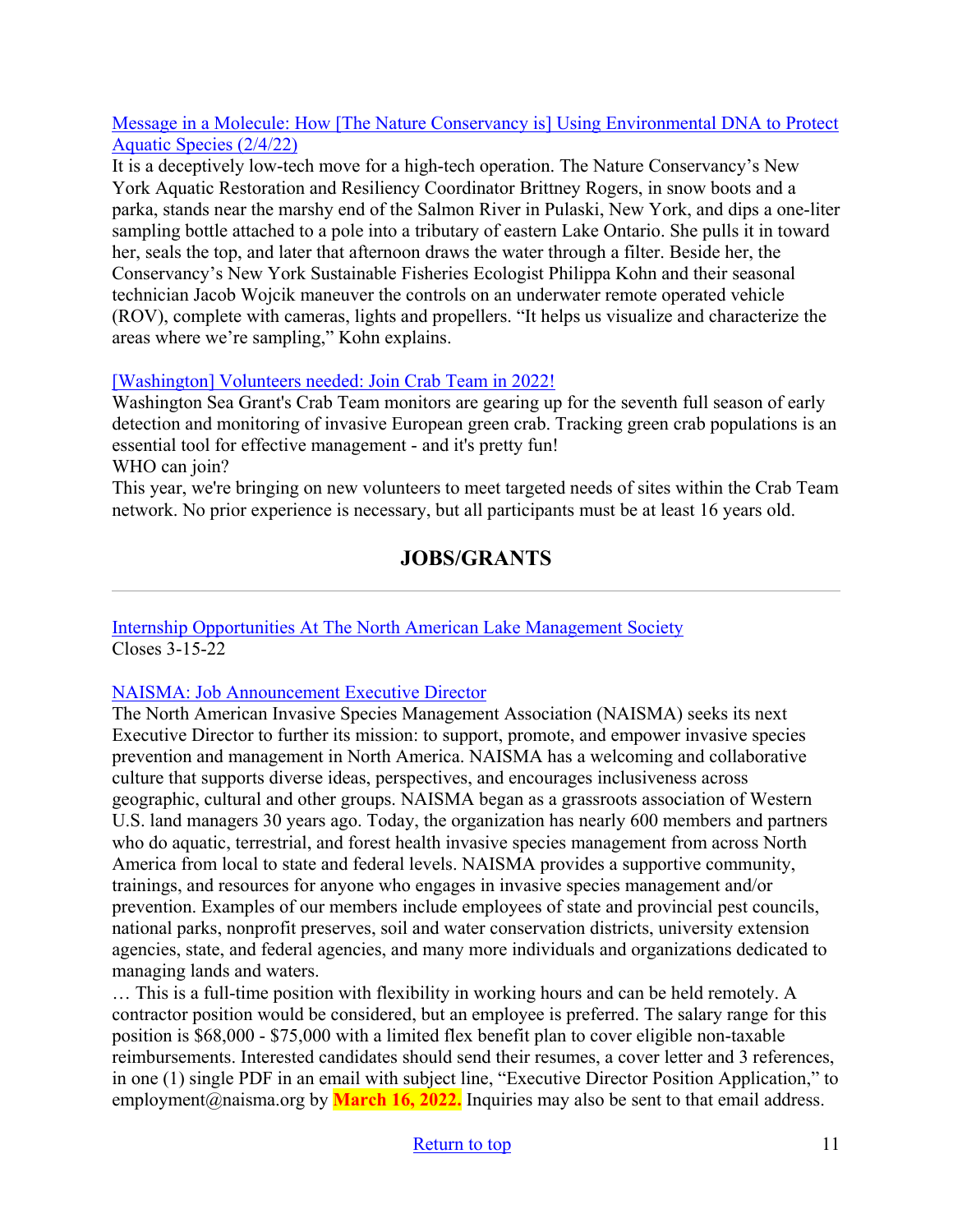#### **Tahoe Resource Conservation District (Tahoe RCD):**

- [Aquatic Invasive Species \(AIS\) Watercraft Inspector](https://tahoercd.org/wp-content/uploads/2022/02/Watercraft-Inspector_2022.pdf) Environmental Technician I Salary ‐ \$17.99 Per Hour Full-time or Part-time, Summer seasonal positions through September **Open until filled**
- [Watercraft Inspector](https://tahoercd.org/wp-content/uploads/2022/02/AIS-Site-Supervisor_2022.pdf)  Site Supervisor Program Assistant / Site Supervisor Salary range ‐ \$23.24 - \$29.05 Per Hour Full-time, year-round position with benefits **Open until filled**

#### Washington - [Noxious Weed Control Coordinator Clallam County](https://www.governmentjobs.com/careers/clallam/jobs/3413392/noxious-weed-control-coordinator?pagetyp)

Salary \$61,195.08 - \$74,560.44 Annually Location: Clallam County Courthouse, WA Job Type: Regular Full-Time Department: Noxious Weed Control Job Number: 2022-08

#### **Closing 2/28/2022 11:59 PM Pacific**

Plan and implement effective education programs, develop and adapt technical methods and programs for the successful suppression and control of noxious weeds, and create actionoriented, community-based activities that foster widespread understanding of noxious weed control and a community stewardship ethic toward natural resources. Implement the policies and regulations of the Clallam County Noxious Weed Control Board while administering Washington's noxious weed control laws. The individual in this position operates under the general supervision of the Clallam County Noxious Weed Control Board, and the direct supervision of the Clallam County Administrator. The Clallam County Noxious Weed Control Program's mission is to protect citizens, land and natural resources from the economic and environmental impacts of noxious weeds in Clallam County.

The [Arizona Game and Fish Department is looking for an Aquatic Invasive Species Specialist.](https://www.azstatejobs.gov/jobs/aquatic-invasive-species-specialist-page-arizona-united-states-phoenix)  We are looking for a motivated individual that will help lead our aquatic invasive species efforts at Lake Powell (Page, AZ). Please note that the announcement closes March 3, 2022. Interested

candidates can apply [here.](https://www.azstatejobs.gov/jobs/aquatic-invasive-species-specialist-page-arizona-united-states-phoenix)

#### [\[Bellingham, WA\] Aquatic Invasive Species Prevention Program Staff](https://www.governmentjobs.com/careers/cobwa/jobs/3392121/aquatic-invasive-species-prevention-program-staff-seasonal) - Seasonal

Salary \$16.32 Hourly

Location City of Bellingham, WA

Job Type Seasonal Recurring Positions (3-4mo, 6 mo, 8-9mo)

Seasonal Positions are available in the Public Works Aquatic Invasive Species Program. Length of season will vary depending on position but will fall within the 2022 season which runs April through the end of September. These positions are open until filled and may be closed at any time. Starting hourly rate is at Step 1 (\$16.32/hour). The current full salary range for this position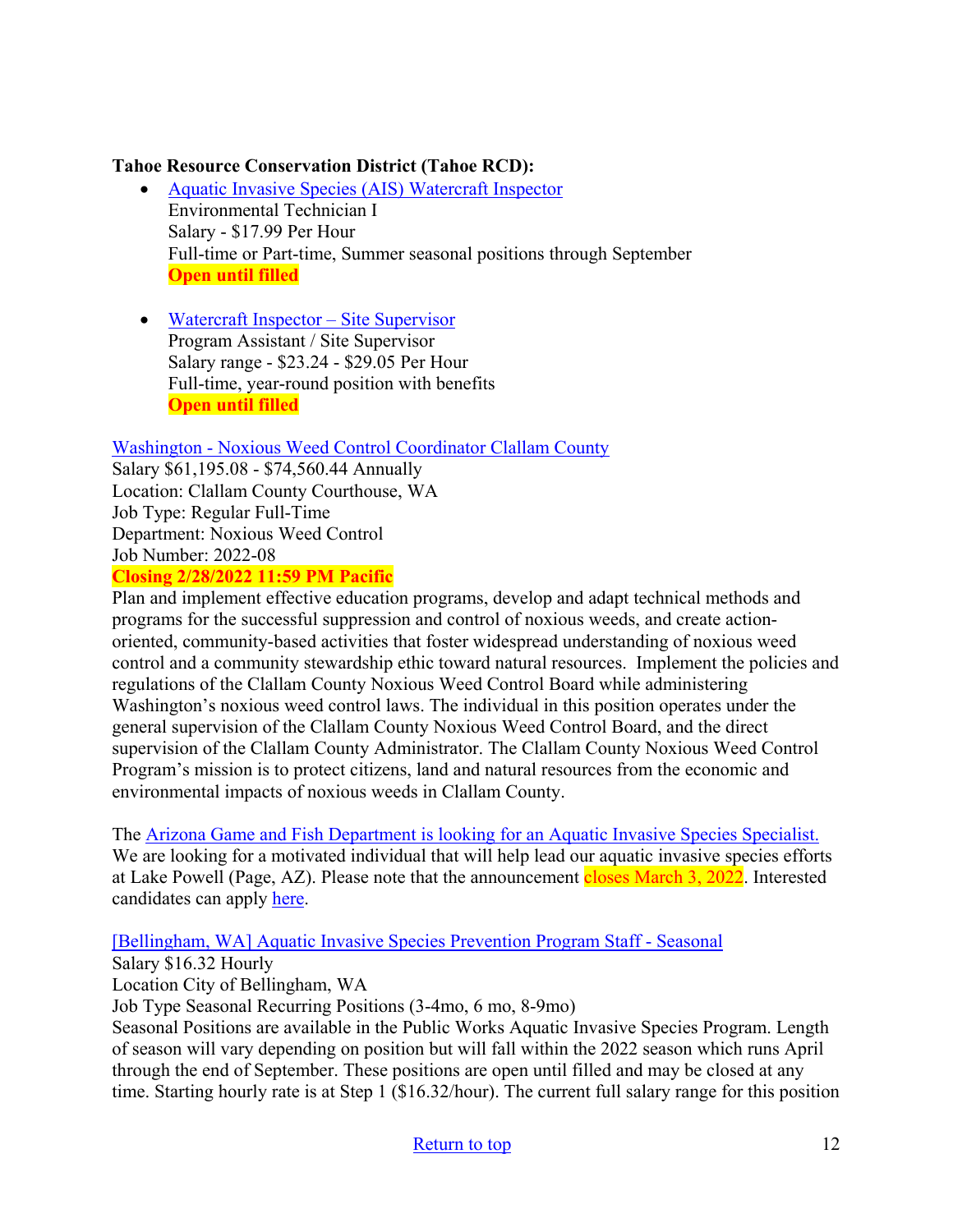is \$16.32/hour - \$19.85/hour. This position is required to work a varied schedule at multiple sites including weekends, holidays, early mornings and evenings. All City of Bellingham employees are required to be fully vaccinated against COVID-19 as a condition of employment, per Mayor Seth Fleetwood's Executive Order 2021-02. The Public Works Department currently has several vacancies for the 2022 Aquatic Invasive Species season:

Aquatic Invasive Species Program Staff 15 positions - 6 Month Season

5 positions - 3 Month Season

#### **WYOMING** ATAW99-2022-02792-[AIS Specialist](https://www.governmentjobs.com/careers/wyoming/jobs/3420693/ataw99-2022-02792-ais-specialist-cody?keywords=ais&pagetype=jobOpportunitiesJobs)-Cody

The Wyoming Game and Fish Department is seeking an AIS (Aquatic Invasive Species) Specialist based out of Cody, WY. This 12-month position is responsible for implementing the state's aquatic invasive species program. The successful applicant will take primary responsibility for outreach, watercraft inspection, and monitoring in the Cody and Lander regions. Salary \$25.55 Hourly; Location Cody, WY; Job Type Temporary Department040-Game & Fish; Job Number2022-02792 Closing 3/13/2022 11:59 PM Mountain

## GRANTS

### SAVE-THE-DATE GRANT ANNOUNCEMENT

California State Parks Division of Boating and Waterways (DBW) expects to open the application window for the 2022 [Quagga and Zebra Mussel Infestation Prevention Program](http://dbw.parks.ca.gov/?page_id=28822)  [Grant Cycle in March 2022,](http://dbw.parks.ca.gov/?page_id=28822) subject to available funds.

Minimum Eligibility Requirements:

1. Grant applicant must own/manage any aspect of the water in a reservoir;

2. The reservoir must be open to the public for recreation; and

3. Grant applicant must demonstrate that the reservoir is uninfested with dreissenid mussels.

To demonstrate that the reservoir is uninfested, applicants must provide mussel monitoring data collected since March 2021. Monitoring data can be from surface surveys, artificial substrates, and plankton tows.

#### [Aquatic Invasive Species Grants Available!](https://invasivespecies.mt.gov/montana-invasive-species/Aquatic-Invasive-Species-Grant-Program)

The Montana Invasive Species Council is accepting grant applications to fund Aquatic invasive Species projects. This is the second round of grants for this period and approximately \$85,000 is available to fund grants. Up to \$50,000 is available per project to Montana communities; local, state, tribal, or other government entities within the state; and to Montana-based nongovernmental entities.

#### **Applications are due Sunday, March 13, 2022, before midnight.**

AIS Grant Program Guidelines and application instructions can be found [here.](https://invasivespecies.mt.gov/montana-invasive-species/Aquatic-Invasive-Species-Grant-Program)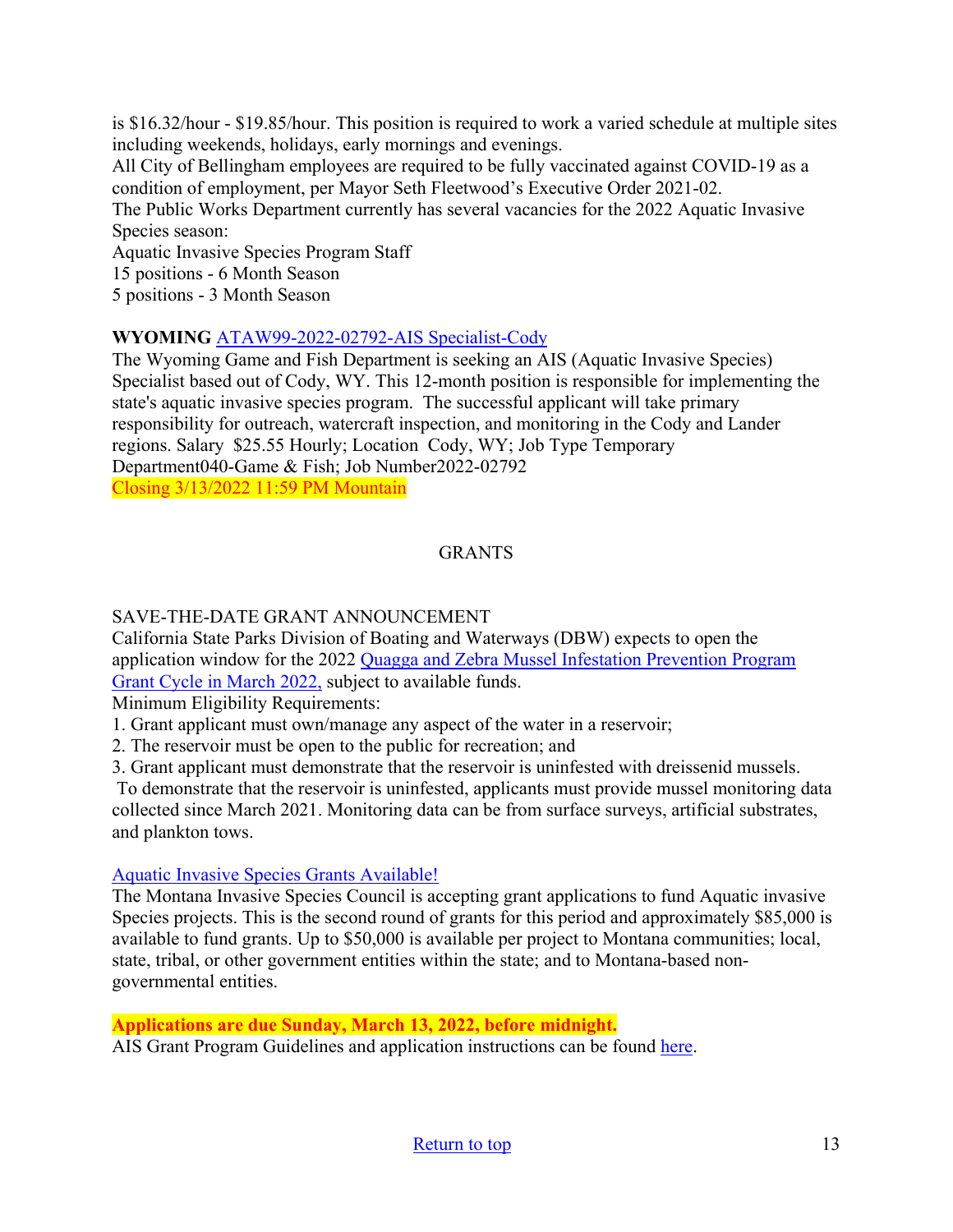#### [Partners for Fish and Wildlife FY22](https://www.grants.gov/web/grants/view-opportunity.html?oppId=336921)

The Partners for Fish and Wildlife (PFW) Program is a voluntary, incentive-based program that provides direct technical assistance and financial assistance in the form of cooperative and grant agreements to private landowners to restore and conserve fish and wildlife habitat for the benefit of federal trust resources. The PFW Program is delivered through more than 250 full-time staff, active in all 50 States and territories. Partners for Fish and Wildlife Program staff coordinate with project partners, stakeholders and other Service programs to identify geographic focus areas and develop habitat conservation priorities within these focus areas. Geographic focus areas define where the program directs resources to conserve habitat for federal trust species. Project work plans are developed strategically, in coordination with partners, and with substantial involvement from Service field staff. The program has been in existence since 1987 and has over 30 years of successful delivery. Project selection will seek to align or support the Secretary's priorities. It also advance the Department of the Interior's mission,

#### [The FlowCam Aquatic Research Equipment & Travel Grant](https://info.fluidimaging.com/flowcam-student-grant-2022?utm_campaign=FlowCam%20Student%20Grant%20Program%20-%202022&utm_medium=email&_hsmi=201999501&_hsenc=p2ANqtz-8ocExbgopRtkyNWxi0ljPjBorrFvK_wIwUD_KR7epglcNO-AO_DQ4NmoDkrNWY7LVtQd1Pk4pv8bA1I0u-TD5hWn2IAw&utm_content=201914302&utm_source=hs_email) [for Graduate Students and Undergraduate Faculty](https://info.fluidimaging.com/flowcam-student-grant-2022?utm_campaign=FlowCam%20Student%20Grant%20Program%20-%202022&utm_medium=email&_hsmi=201999501&_hsenc=p2ANqtz-8ocExbgopRtkyNWxi0ljPjBorrFvK_wIwUD_KR7epglcNO-AO_DQ4NmoDkrNWY7LVtQd1Pk4pv8bA1I0u-TD5hWn2IAw&utm_content=201914302&utm_source=hs_email)

- Are you a graduate student studying marine, freshwater, or estuarine ecosystems with a focus on microorganisms or other particles?
- Are you a faculty member who would like to introduce your students to modern methods of data collection?
- Wouldn't you love a method to streamline your research and speed up the tedious process of manual microscopy?

Enter to win the use of a FlowCam instrument for up to 4 months, including remote training, technical support, and temporary software licenses.

Winners will also receive funding to present at a major scientific conference in North America within twelve months of project completion. Eligible expenses include conference registration, travel, food, and lodging.

<span id="page-13-0"></span>**Masters or Ph.D. Students Application Deadline: April 15, 2022 Undergraduate Faculty Application Deadline: June 15, 2022** 

## **FEDERAL/STATE/PROVINCIAL LEGISLATION, RULES, ACTIONS**

## **Advocacy:**

## **State/Province**

[Alabama Aquatic Nuisance Species Management Plan Approved \(2/17/22\)](https://www.outdooralabama.com/articles/alabama-aquatic-nuisance-species-management-plan-approved?utm_source=feedburner&utm_medium=email)

Recent approval of the Alabama Aquatic Nuisance Species Management Plan opens avenues of federal funding for the Alabama Department of Conservation and Natural Resources (ADCNR), Wildlife and Freshwater Fisheries (WFF) Division and Marine Resources Division to deal with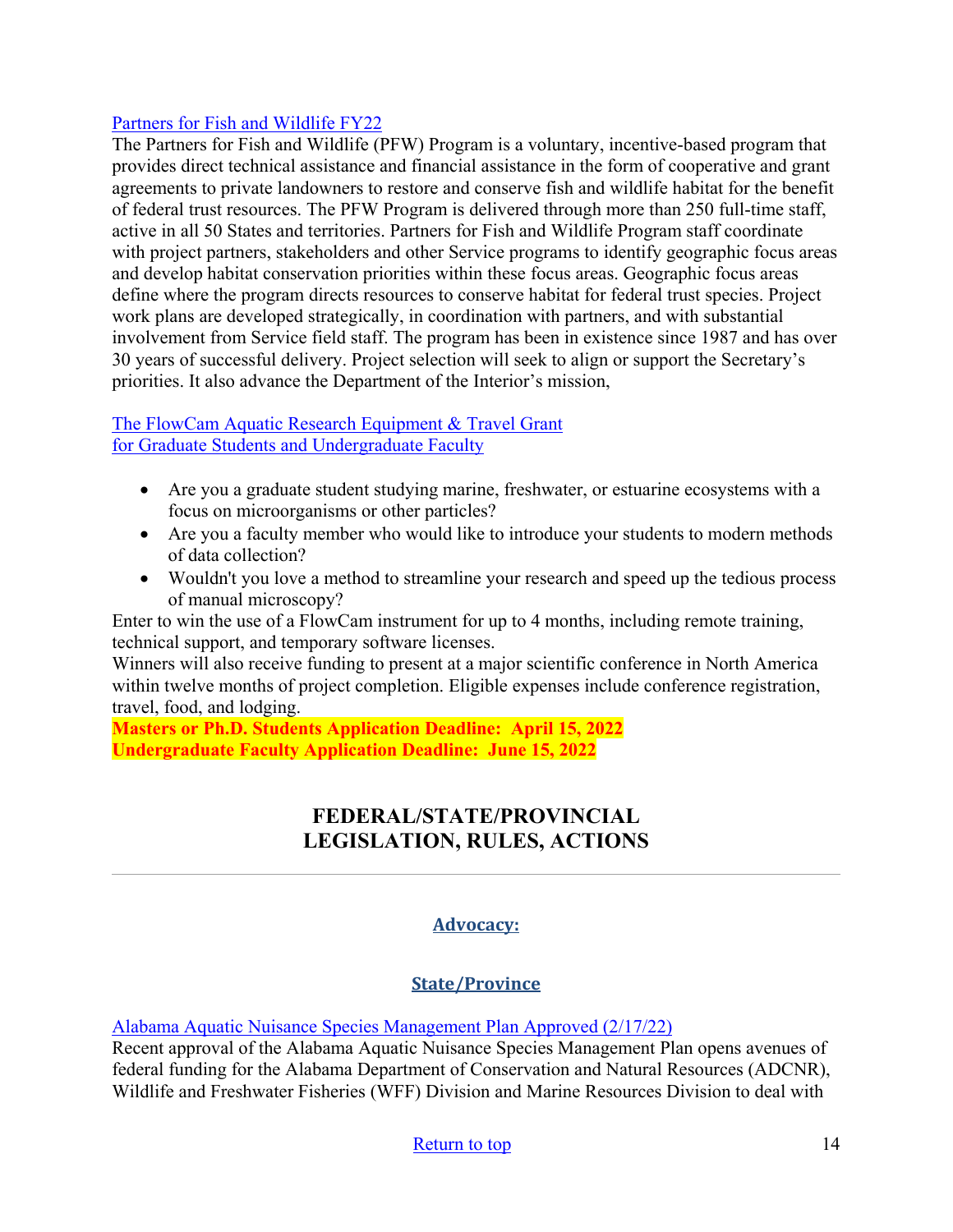aquatic invasive species in Alabama's abundant waterways. Alabama Governor Kay Ivey submitted the aquatic invasive species plan to the Aquatic Nuisance Species (ANS) Task Force, an entity of the U.S. Fish and Wildlife Service, and the recent approval means Alabama will be eligible for up to \$100,000 annually to combat aquatic invasive species.

#### [\[Idaho\] Invasive species stickers won't go away for paddleboards, canoes \(2/17/22\)](https://www.idahopress.com/news/local/invasive-species-stickers-wont-go-away-for-paddleboards-canoes/article_663e7e17-38ab-5ae4-9352-2eedac085e4d.html)

Legislation that sought to remove the requirement for \$7 annual invasive species stickers on paddleboards, canoes and other small non-motorized craft, while sharply increasing fees for motorized boats from out of state, has died. Rep. Doug Okuniewicz, R-Hayden, said his proposal drew too much opposition from other legislators and won't proceed this year. He's now sponsoring a different bill to impose a \$25 surcharge on registration fees for out-of-state motorboats.

## [\[South Dakota\] Bill to Appropriate Money for Zebra Mussel Cleaning Stations \(2/15/22\)](https://www.mykxlg.com/news/state/bill-to-appropriate-money-for-zebra-mussel-cleaning-stations/article_81d7409c-8ed9-11ec-8126-ab93ec448280.html)

A bill focused on addressing the spread of zebra mussels in South Dakota waterways. Senate Bill 200 would appropriate \$62,500 from the state's general fund to purchase and construct five boat cleaning stations in the state. Justin Smith with the South Dakota Visitor Industry Alliance supports the measure… Opposing the bill was the South Dakota Game, Fish and Parks Department but not because they don't think mitigating zebra mussels is important. Wildlife Division Director Tom Kirschmann says getting more decontamination units is not a priority for G-F and P…

## **Judicial**

## **Executive**

[Senate confirms former Montana FWP director to lead USFWS \(2 /17/22\)](https://www.ktvh.com/news/senate-confirms-former-montana-fwp-director-to-lead-usfws) Former Montana Fish, Wildlife and Parks (FWP) Director Martha Williams has been confirmed by the U.S. Senate as the new director of the U.S. Fish and Wildlife Service (USFWS).

#### [Interior and Agriculture Departments Join Western Governors to Launch Collaborative](https://www.doi.gov/pressreleases/interior-and-agriculture-departments-join-western-governors-launch-collaborative)  [Conservation Task Force \(2/3/22\)](https://www.doi.gov/pressreleases/interior-and-agriculture-departments-join-western-governors-launch-collaborative)

The Departments of the Interior and Agriculture today joined the Western Governors Association (WGA) to launch a Task Force on Collaborative Conservation designed to enhance collaboration across federal, state and local jurisdictions and focus on the strategic coordination necessary to meet our collective natural resource management challenges and improve environmental outcomes for communities across the West.

The agreement formally establishes the Task Force as a forum for federal, state and territory representatives to collaboratively and effectively respond to the land, water and wildlife challenges facing Western landscapes…

"This is an important milestone in strengthening collaboration between western states and the federal government, and builds on efforts like the USDA-WGA Shared Stewardship Agreement," said Jim Ogsbury, WGA's Executive Director. "Western Governors appreciate the value of cross-boundary coordination between federal, state, local, Tribal and private landowners on issues like wildfire mitigation, invasive species control, and habitat restoration. The Task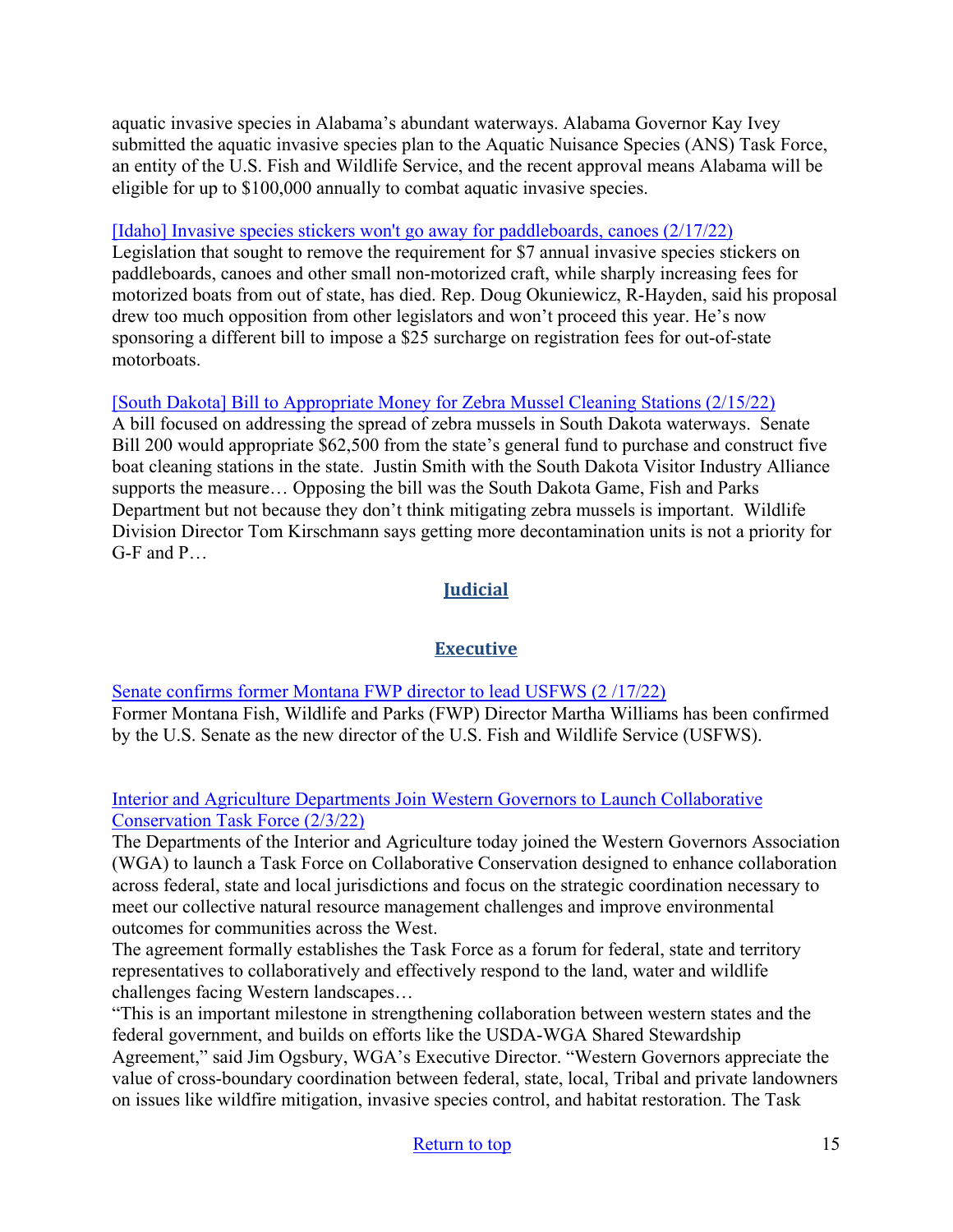Force is designed to drive to collective action on some of the biggest challenges we face on our western landscapes."

[Interior Department Announces Over \\$1.5 Billion to Support State Wildlife Conservation and](https://www.doi.gov/pressreleases/interior-department-announces-over-15-billion-support-state-wildlife-conservation-and)  [Outdoor Recreation \(2/11/22\)](https://www.doi.gov/pressreleases/interior-department-announces-over-15-billion-support-state-wildlife-conservation-and)

State-by-state listing of the Service's final apportionment of Wildlife and Sport Fish Restoration program funds for Fiscal Year 2022 can be found on the [WSFR webpage](https://www.fws.gov/wsfrprograms/). 

## **Congressional**

[Audubon's Julie Hill-Gabriel Testifies Before U.S. House on Climate Resilience and Ecosystem](https://www.audubon.org/news/audubons-julie-hill-gabriel-testifies-us-house-climate-resilience-and-ecosystem)  [Restoration \(2/8/22\)](https://www.audubon.org/news/audubons-julie-hill-gabriel-testifies-us-house-climate-resilience-and-ecosystem)

On February 8, 2022, Julie Hill-Gabriel, vice president for water conservation testified in front of the U.S. House Committee on Transportation and Infrastructure, Subcommittee on Water Resources and Environment. The committee was seeking input from a panel of stakeholders on the Water Resources Development Act of 2022… Julie's testimony addressed restoration of the Everglades, the Mississippi River Delta and coastal Louisiana, Asian carp in the Great Lakes, the Salton Sea, and the historic drought in the Western U.S., among other issues.

[Archived Hearing: "Proposals for a Water Resources Development Act of 2022:](https://transportation.house.gov/committee-activity/hearings/proposals-for-a-water-resources-development-act-of-2022-stakeholder-priorities)  [Stakeholder Priorities" \(2/8/22\)](https://transportation.house.gov/committee-activity/hearings/proposals-for-a-water-resources-development-act-of-2022-stakeholder-priorities)

## [House committee OKs conservation bills \(2/17/22\)](https://huffman.house.gov/media-center/in-the-news/house-committee-oks-conservation-bills-over-gop-grumbling)

The House Natural Resources Committee yesterday approved a slew of public lands and wildlife bills to address issues ranging from online wildlife trafficking to restoring fish habitat in the Great Lakes, improving water quality in Chesapeake Bay and saving dwindling kelp forests off the California coastline.

The committee also debated and approved:

[H.R. 5973,](https://www.congress.gov/117/bills/hr5973/BILLS-117hr5973ih.pdf) sponsored by Rep. Debbie Dingell (D-Mich.). It calls for reauthorizing the "Great Lakes Fish and Wildlife Restoration Act of 1990", which expired at the end of fiscal 2021, for five years through fiscal 2027. But the committee agreed not to advance the bill to the House floor — per an amendment by Moore — until the Fish and Wildlife Service submits to the committee a report, now overdue, detailing how the program is functioning.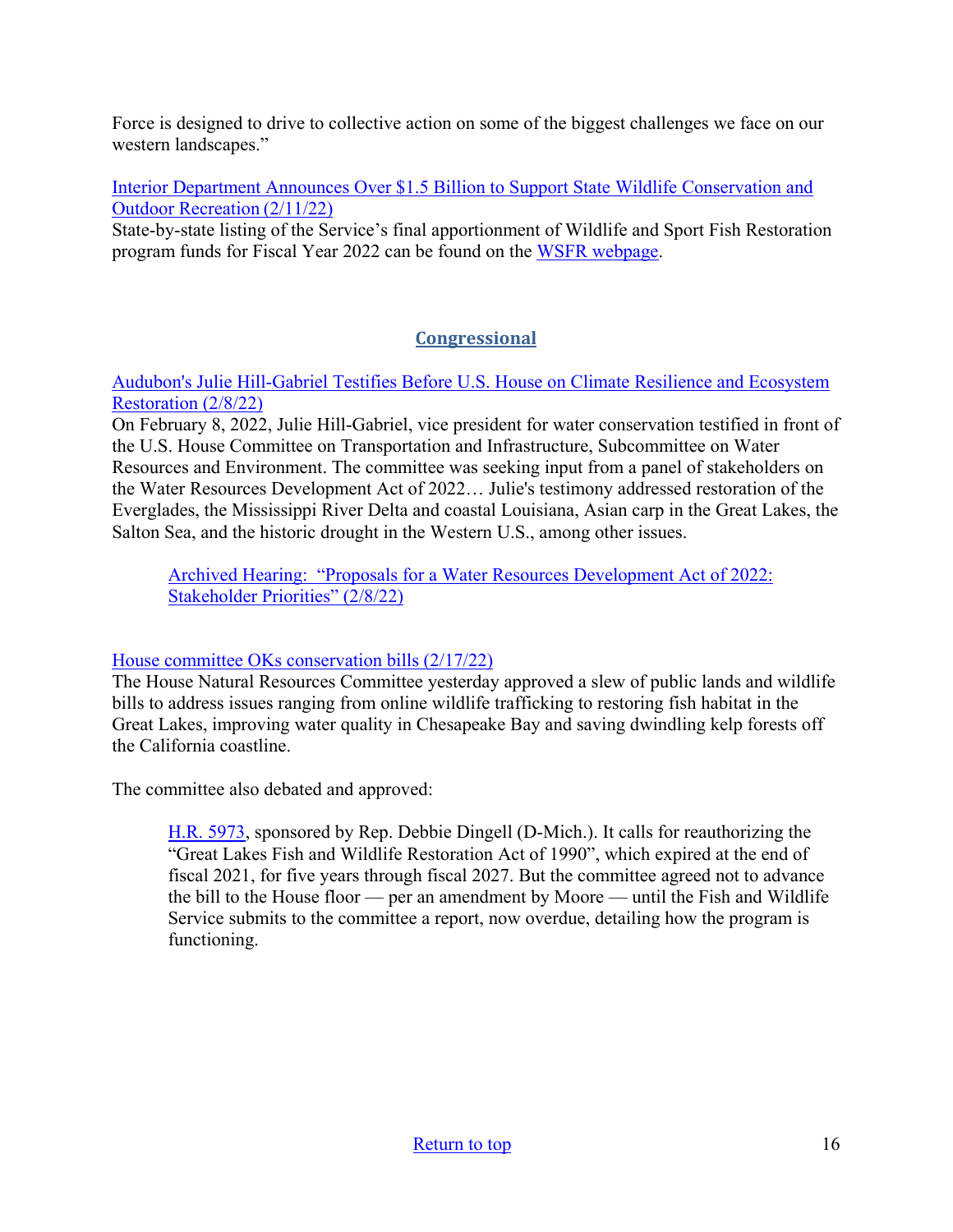[H.R.1546,](https://www.congress.gov/bill/117th-congress/house-bill/1546/text) "Combating Online Wildlife Trafficking Act of 2021", sponsored by Representative Earl L. "Buddy" Carter, would direct the Presidential Task Force on Wildlife Trafficking to recommend ways of addressing wildlife trafficking on the internet and on social media. The legislation would also task the State Department and U.S. Agency for International Development to develop a strategy to tackle wildlife trafficking online.

#### [House sets up Senate showdown with vote on partisan China bill \(2/4/21\)](https://www.politico.com/news/2022/02/04/house-senate-showdown-china-bill-00005575)

The House on Friday passed its version of a broad bill [HR 4521](https://www.congress.gov/bill/117th-congress/house-bill/4521?q=%7B%22search%22%3A%5B%22HR+4521%22%2C%22HR%22%2C%224521%22%5D%7D&s=1&r=1) (known as the America COMPETES Act) to combat China economically, setting up a showdown with the Senate over how to regulate commerce between the world's two largest economies. Within the bill is [Section](https://usark.org/wp-content/uploads/2022/01/2022-HR4521-excerpt.pdf)  [71102](https://usark.org/wp-content/uploads/2022/01/2022-HR4521-excerpt.pdf) which amends the Lacey Act to significantly increase federal animal importation and interstate regulation. This language is similar to [S. 626: Lacey Act Amendments of 2021.](https://www.congress.gov/bill/117th-congress/senate-bill/626/text?r=7&s=1) S. 626 bill language, according to its sponsors (Senators (Rubio/Schatz), would address oversights in existing legal authority to prevent the importation of invasive species. The legislation would correct the negative impacts of a 2017 D.C. Circuit Court of Appeals decision that diminished the ability of the U.S. Fish and Wildlife Service to manage the establishment and spread of invasive species in the United States. The bill would also grant authority for emergency designation of species that pose an imminent threat, and authority to prohibit importation of wildlife species not yet in trade until they have been assessed for injuriousness.

S. 626 is supported by the North American Invasive Species Management Association [\(NAISMA\)](https://naisma.org/naisma-resources/government-relations/)

S. 626/HR 4521 is opposed by the [Pet Industry Joint Advisory Council \(PIJAC\),](https://pijac.org/who-we-are) United [States Association of Reptile Keepers \(USARK\)](https://usark.org/) and [National Aquaculture Association](http://thenaa.net/)  [\(NAA\):.](http://thenaa.net/) According to these groups in a 2/13/22 statement entitled *The Facts About the Lacey Act Amendments in the COMPETES Act of 2022 (H.R.4521):*

…These amendments would: authorize the U.S. Fish and Wildlife Service to prevent interstate transport of species listed as injurious; create a white list of import-approved species and any animal not listed would be considered injurious and banned by default; and enable the Secretary of the Interior to use an "emergency declaration" to prohibit importation of a species suspected to be injurious to humans, agriculture, horticulture, forestry, wildlife, or wildlife resources for up to three years with no public or Congressional input.

What this means is that importing or transporting across state lines animals would immediately become unlawful, should those species not have cleared the complex and lengthy process of being deemed "not injurious". And at any time, a species could be banned on short notice for years via a variety of factors that cause it to be considered injurious. This would trigger a domino effect across the live animal economy, devastating not only those businesses and farms that sell those species,

#### [Return to top](#page-0-0) 17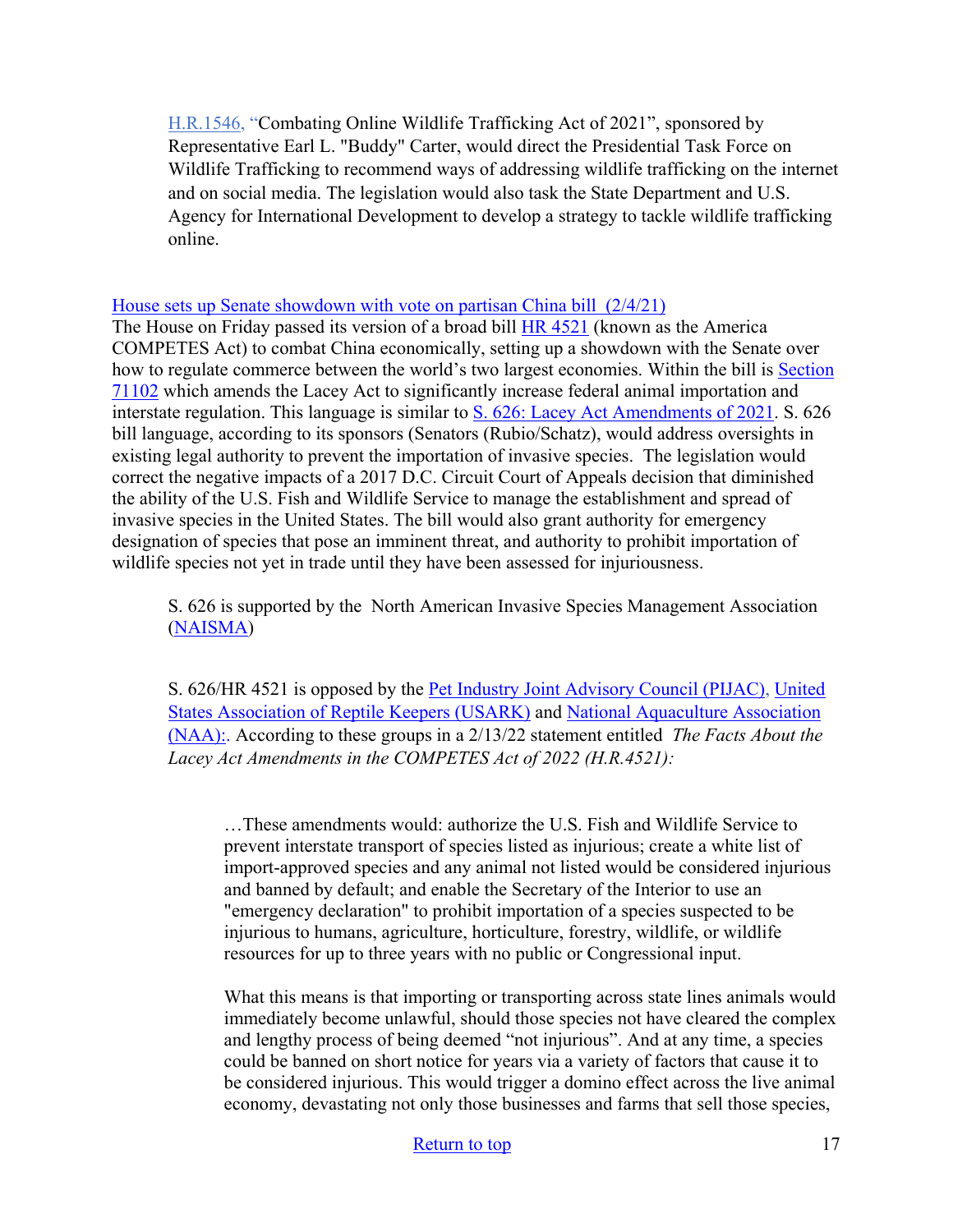but also manufacturers, distributors and retailers who produce and sell products to grow or care for them.

**Now What:** The House and Senate will now go to conference on their versions of the bill, hoping to craft a compromise package capable of passing both chambers.

## **APPROPRIATIONS**

[Congress races to clinch government funding deal \(2/21/22\)](https://thehill.com/homenews/senate/595016-congress-races-to-clinch-government-funding-deal) 

Congressional negotiators are moving quickly to try to finalize work on a sprawling package to fund the government through the remainder of the fiscal year, though sticking points remain. Lawmakers have roughly three weeks to finish crafting — and ideally pass — a bill to fund the government through Sept. 30, after advancing the latest stopgap last week. That bill, which extends funding through March 11, marked the third time Congress has had to pass a continuing resolution to keep the government funded in the 2022 fiscal year. And while leaders have struggled to reach a broader, bipartisan agreement, negotiators are hopeful it'll be the last shortterm fix.

#### [Even with spending framework, infrastructure delays loom \(2/10/22\)](https://rollcall.com/2022/02/10/even-with-spending-framework-infrastructure-delays-loom/)

Programs approved in the bipartisan *infrastructure* law remain in a holding pattern until Congress can pass a spending bill.

#### [Biden Administration Releases Bipartisan Infrastructure Law Guidebook for State, Local, Tribal](https://www.whitehouse.gov/briefing-room/statements-releases/2022/01/31/biden-administration-releases-bipartisan-infrastructure-law-guidebook-for-state-local-tribal-and-territorial-governments/)  [and Territorial Governments \(1/31/22\)](https://www.whitehouse.gov/briefing-room/statements-releases/2022/01/31/biden-administration-releases-bipartisan-infrastructure-law-guidebook-for-state-local-tribal-and-territorial-governments/)

Today, the White House released the [first edition of its Bipartisan Infrastructure Law guidebook](https://www.build.gov/) to help state, local, Tribal and territorial governments unlock the benefits from the historic investments in our nation's infrastructure. The guidebook is a one-stop-shop on the law and contains the most comprehensive information to date on the more than 375 programs included in the Bipartisan Infrastructure Law.

#### [Brandon Road Gets Dedicated Funding \(2/4/22\)](https://www.waterwaysjournal.net/2022/02/04/brandon-road-gets-dedicated-funding/)

Communities around the country are publicizing and celebrating their infrastructure funding streams from the Infrastructure Investment and Jobs Act.

Conservation groups, Great Lakes states and Asian carp opponents are rejoicing, too, since the Corps of Engineers has announced that it will dedicate \$226 million to the Brandon Road Interbasin Project, also known as the Brandon Road Lock and Dam Project, on the Des Plaines River near Joliet, Ill. The Corps had previously dedicated a small amount to cover preconstruction, environmental and design (PED) studies at Brandon Road, but this funding tranche marks a significant start to a project that is estimated to cost \$858 million and whose costs could go up.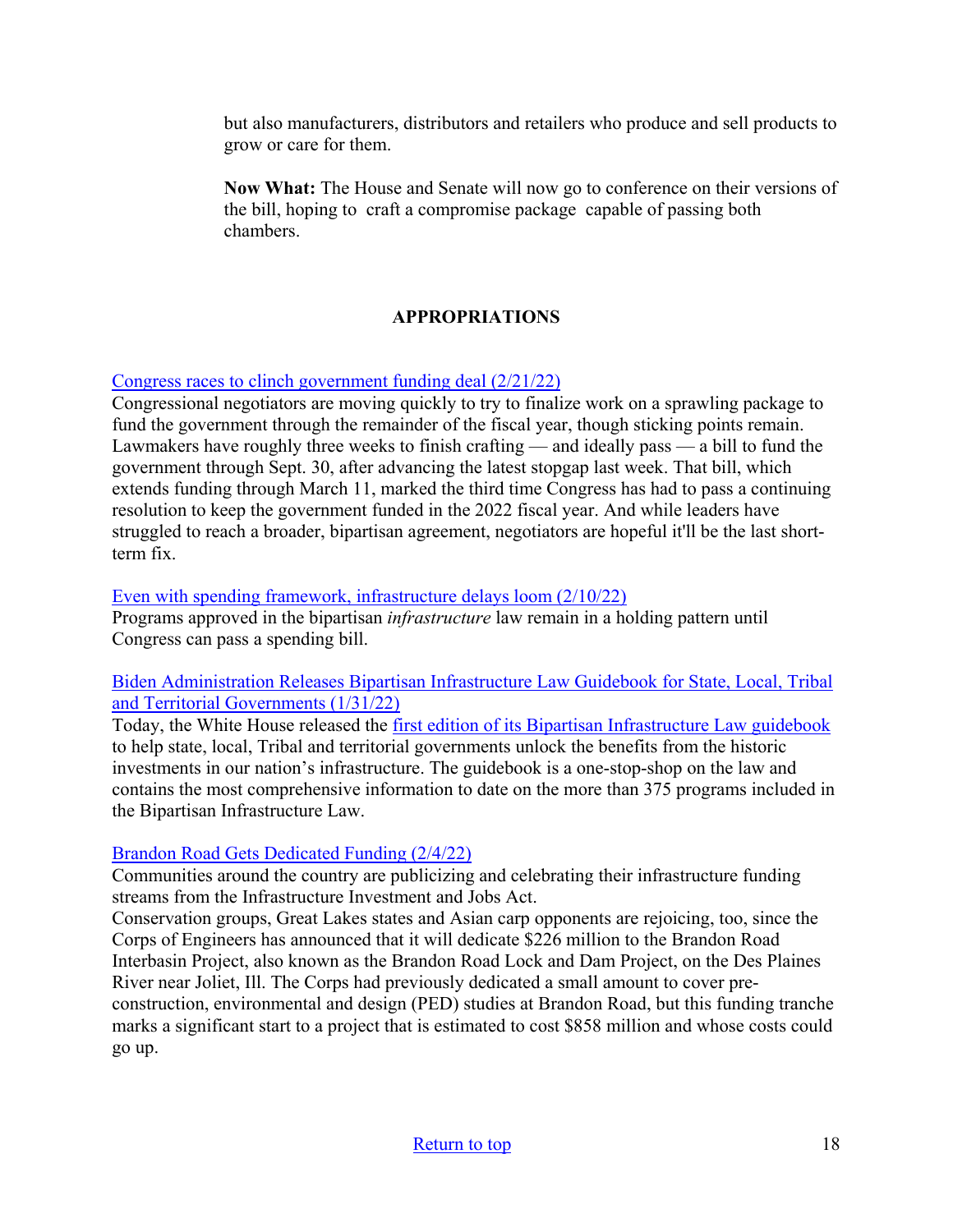[Rosen Applauds \\$17 Million in Funding From Bipartisan Infrastructure Law to Protect Lake](https://www.rosen.senate.gov/rosen-applauds-17-million-funding-bipartisan-infrastructure-law-protect-lake-tahoe-invasive-species)  [Tahoe from Invasive Species \(2/18/22\)](https://www.rosen.senate.gov/rosen-applauds-17-million-funding-bipartisan-infrastructure-law-protect-lake-tahoe-invasive-species)

The Lake Tahoe restoration funding will provide important resources to control aquatic invasive species for the benefit of Lahontan cutthroat trout and other native species. The trout is a threatened species under the *Endangered Species Act* and is a recovery priority for the Lake Tahoe basin.

**An AIS federal legislative table is posted on the web on the** [www.westernais.org](http://www.westernais.org/) **website. Go to<https://www.westernais.org/federal-provincial-regulations> and see** *AIS Legislative Tracker*

# <span id="page-18-0"></span>**TRAININGS, WEBINARS, CONFERENCES AND MEETINGS**

## **Archived Materials**

[Western Regional Panel: eDNA Workgroup Presentations \[YouTube\]](https://www.youtube.com/playlist?list=PLWpXHoKRy2lKQ6BQjyvVJgnrd-_Y-rz3p)

**Events: Webinars, Trainings, Conferences and Meetings**

# **Watercraft Inspection Training**

Level 1 Virtual Training - March 22-23, 2022 (2 days) 8am-noon PST; [\[Register Here\]](https://us02web.zoom.us/meeting/register/tZcpcO-hpz8jGNJ6Weax-__pDobzlIzmahMU) -

Level 2 Virtual Training - March 22-24, 2022 (3 days) 8am-noon PST; [\[Register Here\]](https://us02web.zoom.us/meeting/register/tZcpcO-hpz8jGNJ6Weax-__pDobzlIzmahMU)

- Level 3 Virtual Training - March 8-10, 2022 (3 days) 8 am to 4 pm PST; [FULL]

For more information go to<https://www.westernais.org/> (under the "Training" tab) or contact Quagga D  $\omega$  (702)236-3814 or quaggadee $\omega$ cox.net

*Because of continued concerns due to COVID-19 upcoming meetings and events listed below may be postponed, cancelled or converted to* 

[Return to top](#page-0-0) 19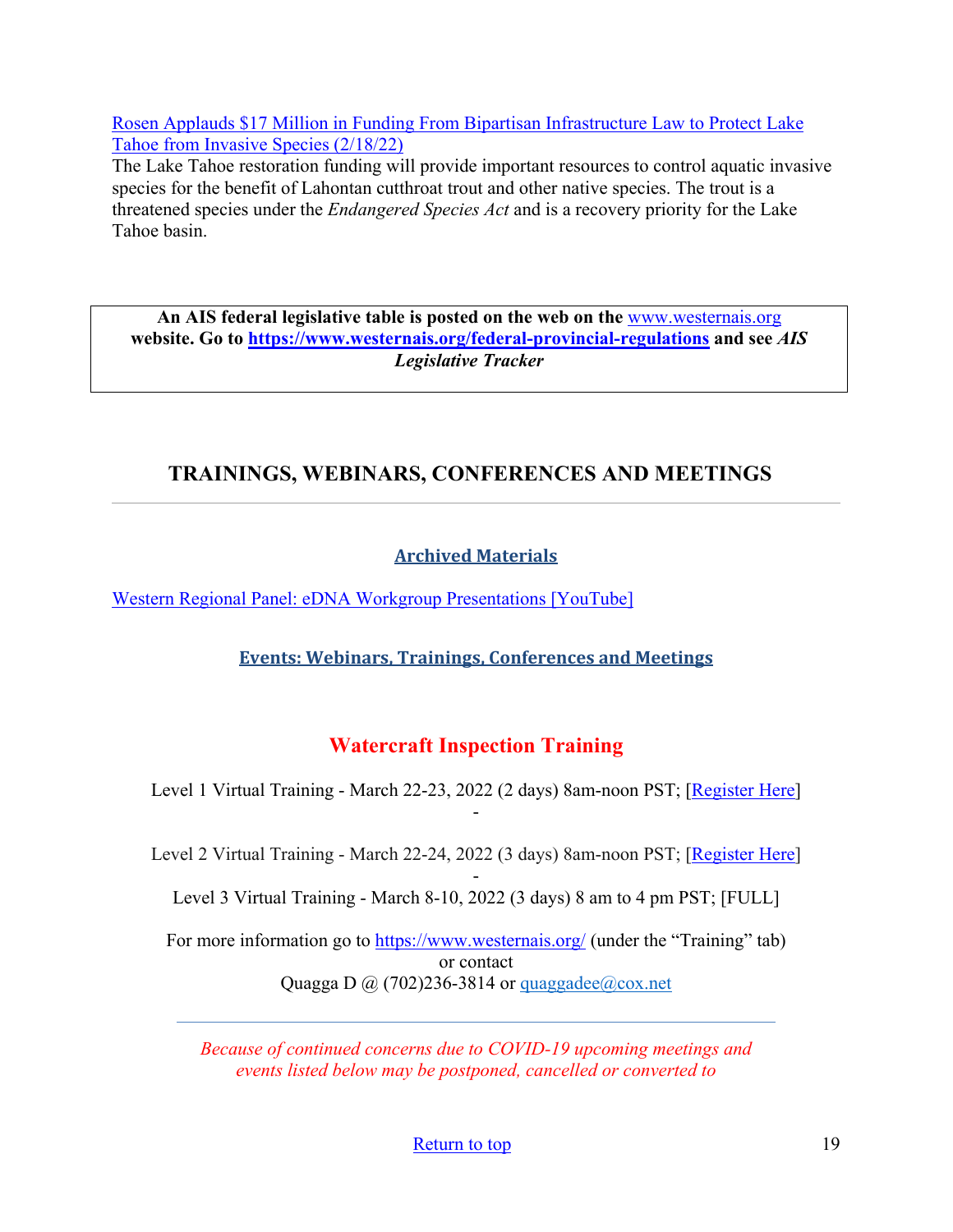# [DOI Invasive Species Training Opportunities Spreadsheet](https://www.doi.gov/sites/doi.gov/files/doi-invasive-species-training-opportunities.pdf)

February

[National Invasive Species Awareness Week](https://www.nisaw.org/?utm_medium=email&utm_source=govdelivery) February 28, 2022 – March 4, 2022

March

The [Montana Invasive Species Council \(MISC\)](https://invasivespecies.mt.gov/misc/) will hold its next meeting Wednesday, March 2, from 9:00 a.m. to 3:30 p.m. at the Montana State Capitol room 472. A virtual option will also be available.

11th [Annual Columbia Gorge Invasive Species & Exotic Pest Workshop](https://extension.oregonstate.edu/events/2022-invasive-species-exotic-pest-workshop-save-date)

We are excited to announce that our annual invasive species symposium is scheduled for March 3rd, 2022! It will be co-hosted by the Columbia Gorge Cooperative Weed Management Area (CWMA), USDA Animal and Plant Health Inspection Service, the Washington Invasive Species Council, and Washington State University Extension. 2022 Invasive Species & Exotic Pest Workshop Thursday, March 3rd, 2022 10:00am-3:15pm PST Webinar (via Zoom Webinar) Cost: FREE [Register now!](https://us02web.zoom.us/webinar/register/WN_lwjN_GYQT7O09FEUJUqkTw) ODA and WSDA pesticide recertification credits are anticipated for attendees (approval pending).

[2022 Missouri River Natural Resource Conference](https://mrnrc2022.com/)

Theme – Missouri River: Ebbs & Flows Conference Dates: March 21-23, 2022 Conference Location: Lied Lodge Conference Center in Nebraska City, Nebraska

The next meeting of the [Pacific Ballast Water Group \(PBWG\)](https://www.westernais.org/ballast-water) will be March 29-30, 2022 (Tuesday/Wednesday). This will be a virtual event. More detailed information on the meeting will be sent out in the next month

#### April

April 18-22 ICAIS Oostende Belgium: The [International Conference on Aquatic Invasive](http://www.icais.org/)  [Species \(ICAIS\)](http://www.icais.org/) is the most comprehensive international forum to address new and emerging issues related to aquatic invasive species in freshwater, marine and estuarine environments. ICAIS provides an international platform for the presentation of aquatic invasive species

## [Return to top](#page-0-0) 20